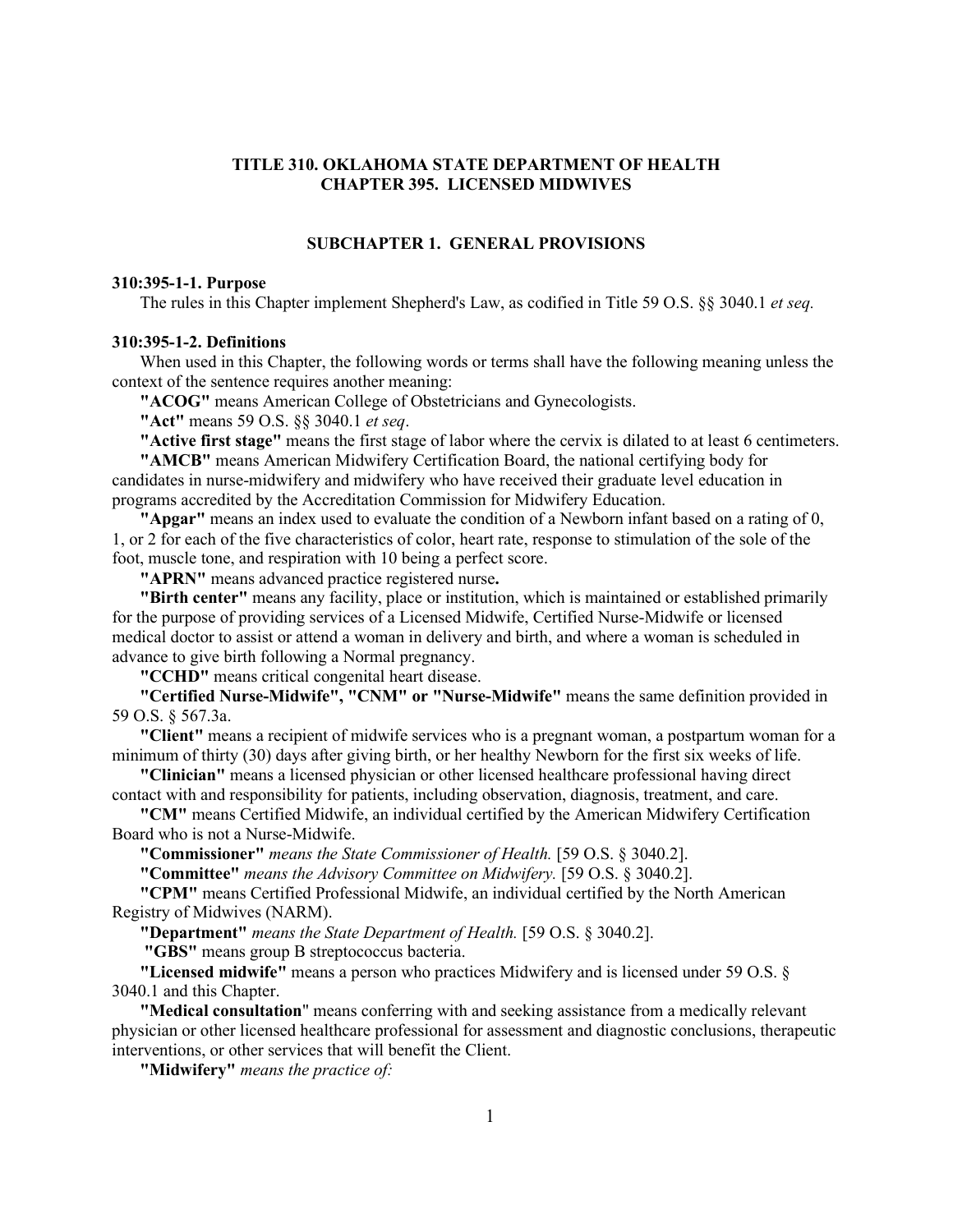(A) *Providing the necessary supervision, care and advice to a woman during Normal pregnancy, labor and the Postpartum Period;*

(B) *Conducting a Normal delivery of a child;*

(C) *Providing Normal Newborn care; and*

(D) *Providing routine well-woman care and screenings*. [59 O.S. § 3040.2].

**"NARM"** means the North American Registry of Midwives, the national certification body for Certified Professional Midwives.

**"Newborn"** *means an infant from birth through the first six weeks of life*. [59 O.S. § 3040.2]

**"Normal"** *means, as applied to pregnancy, labor, delivery, the Postpartum Period and the Newborn period, and as defined by rules of the State Commissioner of Health, circumstances under which a Licensed Midwife has determined that a Client does not have a condition that requires medical intervention*. [59 O.S. § 3040.2].

**"Normal fetal heart tones"** means between 110 and 160 beats per minute and reassuring fetal status. **"NRP"** means Neonatal Resuscitation Program. An education program in neonatal resuscitation developed and maintained by the American Academy of Pediatrics.

**"OAC"** means the Oklahoma Administrative Code.

**"Postpartum period"** *means the first six weeks after a woman has given birth*. [59 O.S. § 3040.2].

**"Referral"** means the process by which the Client is transferred to a medically relevant physician or Certified Nurse-Midwife for management of a particular problem or aspect of the Client's care, after informing the Client of the risks to the health of the Client or Newborn.

**"Rules"** means the rules set forth in OAC 310:395.

**"Second stage"** means the second stage of labor where there is complete cervical dilation to 10 centimeters and ends with the delivery of the Newborn.

**"Shepherd's Law"** means 59 O.S. §§ 3040.1 *et seq*.

**"Student midwife"** means a person who is providing Midwifery care under the direct or indirect supervision of a qualified, Licensed Midwife preceptor based on their level of training.

**"Unlicensed midwife"** *means a person who offers Midwifery services or holds himself or herself out to be a midwife who is not licensed under this Act*. [59 O.S. § 3040.8].

**"VBAC"** means vaginal birth after cesarean.

#### **310:395-1-3. Applicability**

*This chapter does not apply to:*

*(1) A Certified Nurse-Midwife (CNM), a physician or other health care professional licensed by the state and operating within the scope of the person's license;*

*(2) A Student Midwife who is providing Midwifery care under the direct supervision of a qualified, Licensed Midwife preceptor;*

*(3) A natural childbirth educator or doula; and*

*(4) A person other than a Licensed Midwife who assists childbirth in an emergency.* [59 O.S. § 3040.3].

### **310:395-1-4. License required to practice**

(a) No person who is certified as, or holds himself or herself out to be, a Certified Professional Midwife (CPM) or a Certified Midwife (CM) shall practice Midwifery in this state without first applying for and obtaining a license from the Commissioner.

(b) No person shall use in connection with their name or place of business the words "Licensed Midwife," or any other words, letters, or insignia indicating or implying that he or she is a Licensed Midwife or representing himself or herself as such in any way orally, in writing, in print, or by sign directly or by implication unless he or she has been licensed as such under the provisions of these regulations.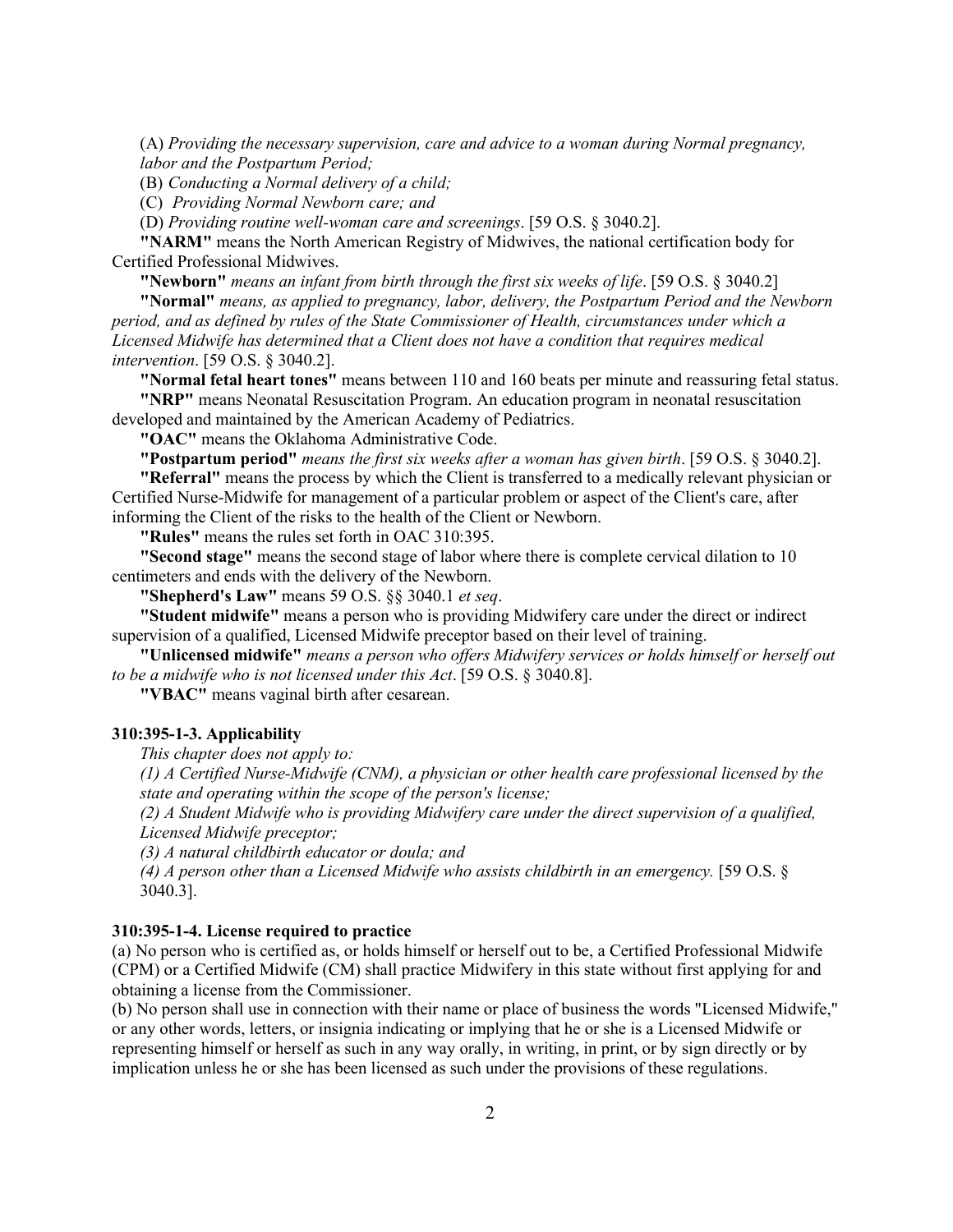### **310:395-1-5. [RESERVED]**

### **310:395-1-6. Providing care**

A Licensed Midwife who has agreed to provide care to a Client is held accountable to act according to the standards of care set out in 59 O.S. §§ 3040.1 *et seq.* and these Rules until such a time as that care is terminated or transferred by the Client or the Licensed Midwife in accordance with these Rules.

### **310:395-1-7. Registration list**

The Department shall maintain a list of all Licensed Midwives in the state, and provide this list to the county clerk with a name of each Licensed Midwife practicing in a county.

### **310:395-1-8. Advertising**

(a) A Licensed or Unlicensed Midwife shall not:

- (1) Advertise or represent that the midwife is a physician unless the midwife is licensed to practice medicine by the State Board of Medical Licensure and Supervision or the State Board of Osteopathic Examiners;
- (2) Advertise or represent that the midwife is a graduate of a medical school unless the midwife can show proof of graduation from a medical school;
- (3) *Use advertising or an identification statement that is false, misleading or deceptive; or*
- (4) *Except as authorized by rules adopted by the Oklahoma Board of Nursing, use in combination*

*with the term "midwife" the term "nurse" or another title, initial or designation that implies that the midwife is licensed as a Registered Nurse or vocational nurse.*

(b) *An unlicensed midwife shall not use a title in an identification statement or advertisement that would lead a reasonable person to believe that the midwife is certified or licensed.*

(c) *All midwives licensed pursuant to Shepherd's Law shall include in any title, identification statement or advertisement that the midwife is licensed in this state and the credential the midwife possesses.* [59 O.S. § 3040.8].

### **310:395-1-9. [RESERVED]**

#### **310:395-1-10. Maintaining national certification**

(a) A Licensed Midwife shall maintain a current certification with NARM or AMCB. If the national certification expires for more than 90 days or is revoked, the license issued by the Department will be subject to revocation and the midwife would have to reapply for licensure.

(b) Upon renewal of the NARM or AMCB certification, the Licensed Midwife shall submit a copy of the new certificate to the Department.

# **SUBCHAPTER 3. ADVISORY COMMITTEE ON MIDWIFERY**

#### **310:395-3-1. Purpose**

The purpose of this subchapter is to ensure the Advisory Committee on Midwifery meets the requirements of Shepherd's Law.

### **310:395-3-2. [RESERVED]**

#### **310:395-3-3. Advisory Committee on Midwifery membership**

(a) Appointments to the advisory board shall be made without regard to the race, color, disability, sex, religion, age, sexual orientation, or national origin of the appointee.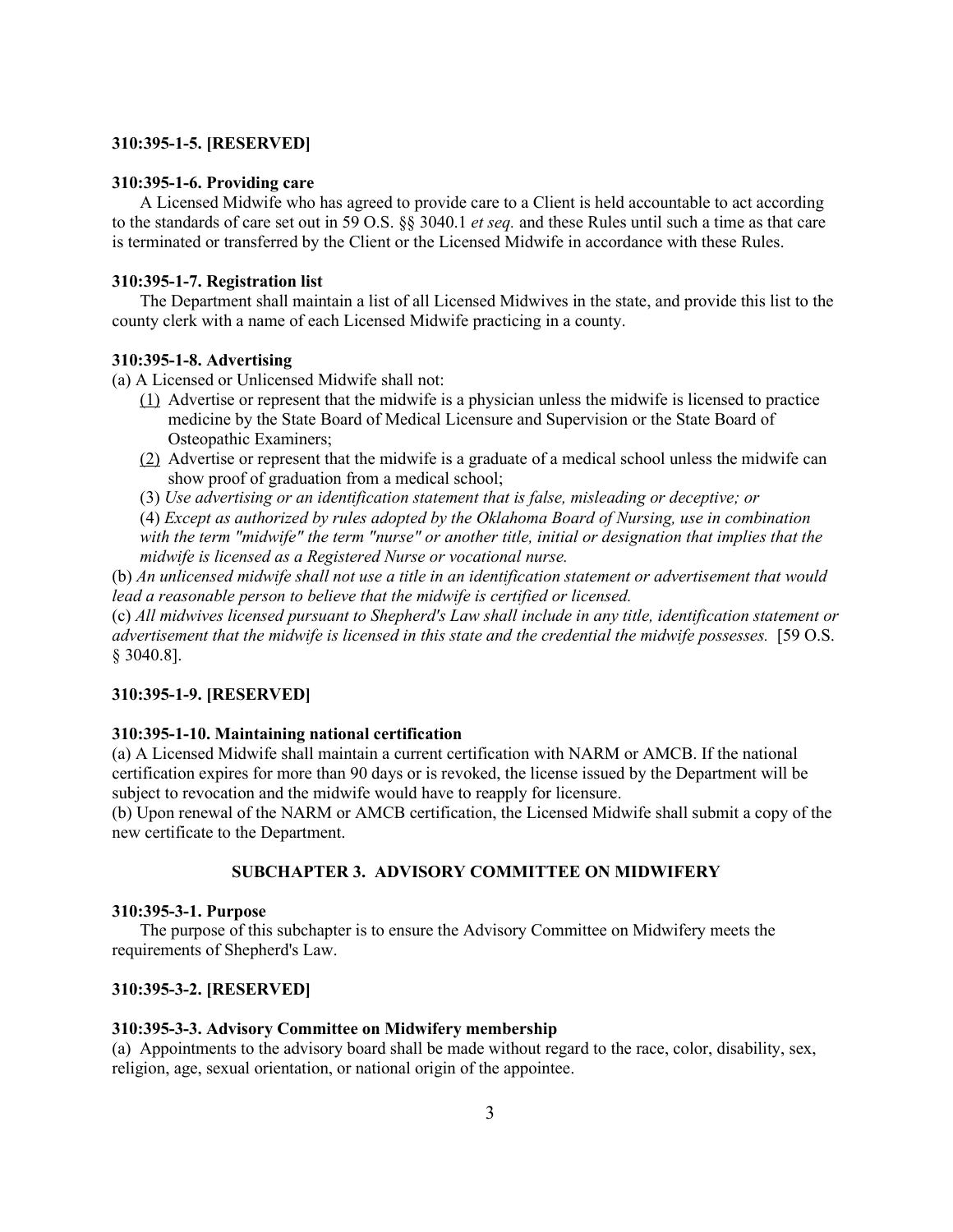(b) For individuals to be considered for the Advisory Committee on Midwifery, a resume providing relevant qualifications shall be sent to the OSDH division that licenses midwives which can be found at http://chs.health.ok.gov.

(c) If a vacancy occurs during a member's term, the Commissioner may appoint a replacement after the candidate submits a resume as directed in (b) of this section. The replacement member will serve out the vacated member's remaining term. The replacement member will then be eligible to serve the two (2) term limit as described in 59 O.S. § 3040.5(B).

#### **310:395-3-4. Officers of the Advisory Committee on Midwifery**

Officers in addition to the Chair and the Vice-chair may be elected.

# **310:395-3-5. Rules of order**

(a) The Advisory Committee on Midwifery shall meet a minimum of four (4) times per year, and at other times as deemed necessary by the Committee. Meetings will be held in accordance with the Oklahoma Open Meeting Act, 25 O.S. §§ 301 *et seq*.

(b) Applications, complaints, appeals and other considerations for the Committee shall be submitted to the Department at least two (2) weeks before a scheduled meeting.

### **310:395-3-6. Review of applicants**

(a) The Committee will review all applicants for licensure and make recommendations for licensure to the Commissioner.

(b) The Committee may refuse to consider any application that is not complete in every detail, including submission of every document required by the application form. The Committee may, in its discretion, require a more detailed or complete response to any request for information set forth in the application form as a condition to consideration of an application.

### **SUBCHAPTER 5. MIDWIFE PRACTICE**

#### **310:395-5-1. Scope of work**

(a) Licensed Midwives may provide care only to Clients determined by examination to be Normal for pregnancy and childbirth. Such care includes prenatal supervision and counseling; preparation for childbirth; and supervision and care during labor and delivery and care of the mother and the Newborn in the Postpartum Period.

(b) Licensed Midwives shall refer or consult with a medically relevant physician when a Client's medical condition deviates from Normal. Licensed Midwives shall have written Standard Operating Procedures that detail the process for Referrals and Medical Consultations. This may include contact information for the referring physician or facility that the Licensed Midwife will use.

(c) Licensed Midwives may provide care in hospitals with appropriate hospital privileges, Birth Centers, clinics, offices and home birth settings.

(d) Licensed Midwives may obtain diagnostic tests, order testing, and receive reports that are necessary to the practice of Midwifery.

(e) If possible, the Licensed Midwife may accompany the mother or infant to the hospital if hospitalization is necessary. If possible, the Licensed Midwife may remain with the mother or infant until a care plan is established to provide continuity of care. Licensed Midwives should not be considered as a visitor in the healthcare setting and should be allowed into the hospital consistent with hospital policy even when there may be visitor restrictions, such as those imposed due to COVID-19.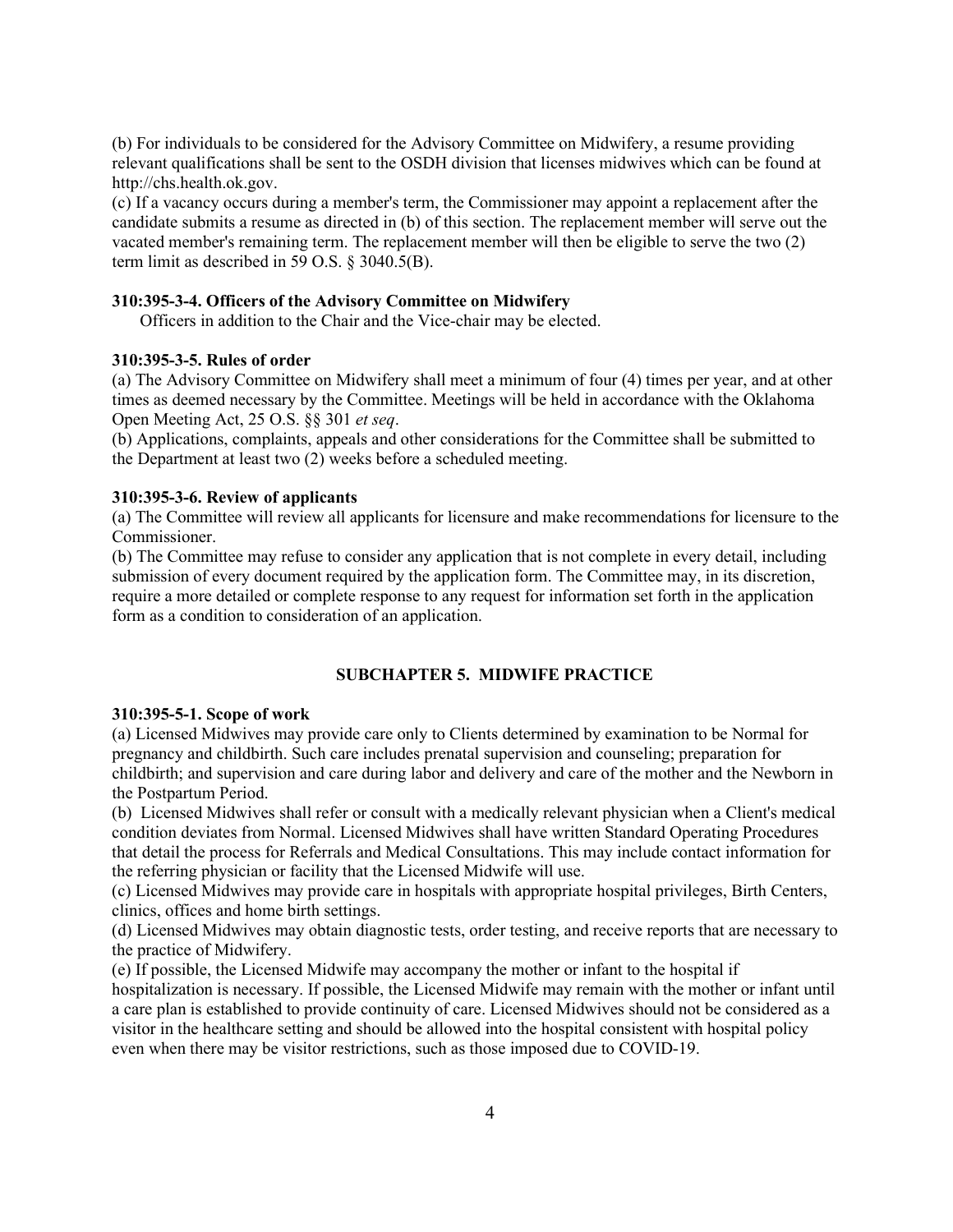# **310:395-5-2. Client welfare**

(a) **Discrimination.** Licensed Midwives shall not, in the rendering of professional services, participate in, condone, or promote discrimination on the basis of race, color, age, gender, religion or national origin. (b) **Confidentiality.** Licensed Midwives and any persons engaged by a Licensed Midwife who provide any related or administrative work and have access to Client information, shall maintain the confidentiality of any information received from any person or source about a Client, unless authorized in writing by the Client or otherwise authorized or required by law or court order.

# **310:395-5-3. Professional standards**

(a) **Violations of other laws.** It shall be unprofessional conduct for a Licensed Midwife to violate a state or federal statute if the violation directly relates to the duties and responsibilities of the Licensed Midwife. (b) **Drug and alcohol use.** Licensed Midwives shall not render professional services while under the influence of alcohol, illicit drugs, or any substance that can cause a person to lose control of his or her faculties or behavior.

(c) **Updating.** Licensed Midwives shall notify the Department of any change in contact information within thirty (30) days of such change.

(d) **Candor to the Department.** A Licensed or Unlicensed Midwife or a Licensed Midwife candidate, in connection with a license application or an investigation conducted by the Department pursuant to OAC 310:395-19-3, shall not:

(1) Knowingly make a false statement of material fact;

(2) Fail to disclose a fact necessary to correct a misapprehension known by the Licensed or Unlicensed Midwife or Licensed Midwife candidate to have arisen in the application or the matter under investigation; or

(3) Fail to respond to a request for information made by the Department or any designated representative thereof within fifteen (15) days of the request.

### **310:395-5-4. Disclosure forms**

(a) A Licensed or Unlicensed Midwife shall disclose verbally and in written form to a prospective Client at the outset of the professional relationship items 1 through 14 of this section. This discussion must be documented by use of a disclosure form. It must be signed and dated by the Client at the same time the Licensed or Unlicensed Midwife and Client enter into an agreement for services. This form must be filed in the Client's medical record. The disclosure shall include:

(1) The Midwife's name, and the license number and expiration date if applicable;

(2) The Client's name, contact information, and the name of the Client's primary care provider if the Client has one;

(3) A statement that the Midwife is not an advanced practice registered nurse-midwife;

(4) Credentials of the Midwife;

(5) Documentation of compliance with continuing education requirements if the Midwife is licensed;

(6) Disclosure of years of service as a Midwife;

(7) A description of the plan or protocol for transfer to a hospital;

(8) The limitations of the skills and practices of the Midwife;

(9) Whether the Midwife carries malpractice insurance;

(10) Emergency Plan – As part of the disclosure form, an individual emergency plan must be established by the Licensed Midwife and Client. The plan must include:

(A) The Client's name, address, and phone number;

(B) The arrangements for transport from the delivery site to a nearby hospital;

(C) The name, address and phone number of the hospital with obstetric services that will be used for emergency transfer;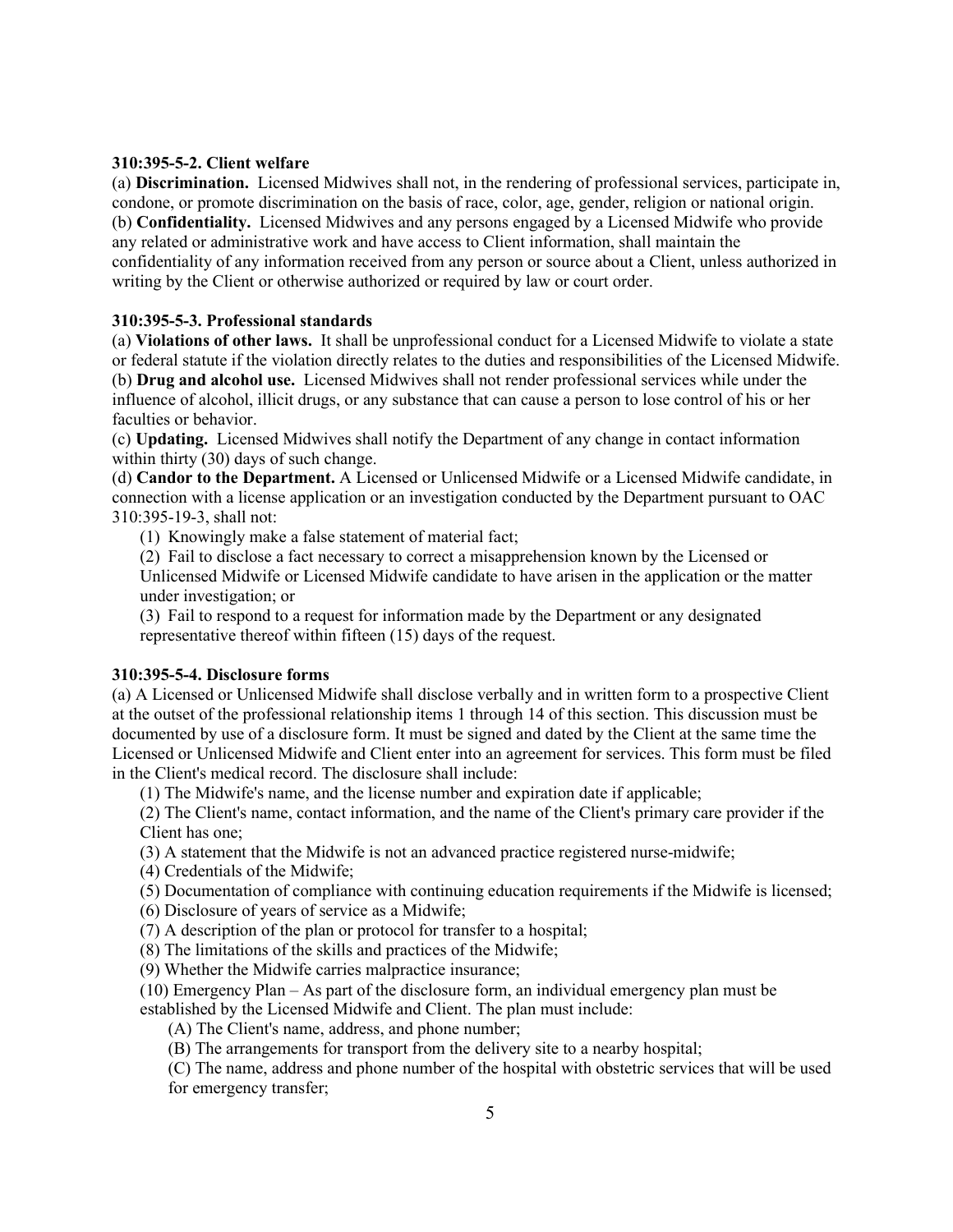(D) The name, address, and phone number of the hospital with obstetric services that will be used for non-emergency transfer; and

(E) The name and phone number of any Clinician providing backup care or co-care to the Client; (11) Direction on where to find scope of practice standards of a Licensed Midwife, as provided by rules of the Commissioner;

(12) Notification that state law requires a Newborn to be tested for certain heritable disorders, hearing screening and hypothyroidism, in the absence of a signed parental waiver;

(13) Procedures for reporting a complaint to the Department; and

(14) Any additional information or requirement that the Department deems necessary to protect the health, safety, or welfare of the Client.

(b) The Department will provide a template Disclosure Statement providing this information on its website.

(c) Before the onset of labor, the midwife's agreement can be terminated at any time that the midwife deems it necessary for maintenance of the Client's mental and physical safety or for compliance with these rules. When termination occurs, the reasons for termination will be given in writing and an alternative source of care recommended; and

(d) The Client may terminate the agreement at any time.

### **310:395-5-5. Informed consent**

(a) The Licensed Midwife shall provide the Client with an informed consent process which shall include all of the following:

(1) Explanation of possible risks and benefits associated with out-of-hospital birth;

(2) Provide information on other childbirth options available;

(3) A specific written consent for out-of-hospital birth with the Licensed Midwife must be obtained prior to the onset of labor;

(4) Explanation of the available treatments and procedures;

- (5) Explanation of both the risks and expected benefits of the available treatments and procedures;
- (6) Discussion of alternative procedures, including delaying or declining of testing or treatment, and

the risks and benefits associated with each choice; and

(7) Documentation of any initial refusal by the patient of any action, procedure, test, or screening that is recommended by the Licensed Midwife.

(b) A Licensed Midwife shall obtain the Client's signature acknowledging that the patient has been informed, verbally and in writing, of the disclosures.

(c) A Licensed Midwife shall provide an abbreviated informed consent appropriate to the emergency situation with documentation to follow once the situation has stabilized.

(d) If the Licensed Midwife is to perform an External Cephalic Version (ECV) an informed consent statement shall be provided explaining the risks and benefits. The Department will provide a template informed consent for ECV on its website.

### **310:395-5-6. Conditions precluding Midwifery care**

(a) The following conditions preclude Midwifery care and the Client must be transferred to a physician, CNM, or Clinician upon diagnosis:

- (1) Severe asthma;
- (2) Cyanotic heart disease or presence of a prosthetic valve;
- (3) New York Heart Association class two heart failure;
- (4) History of cardiac surgery with an abnormal echocardiogram;
- (5) Pulmonary Hypertension;
- (6) Hemoglobinopathies; sickle cell disease, thalassemia;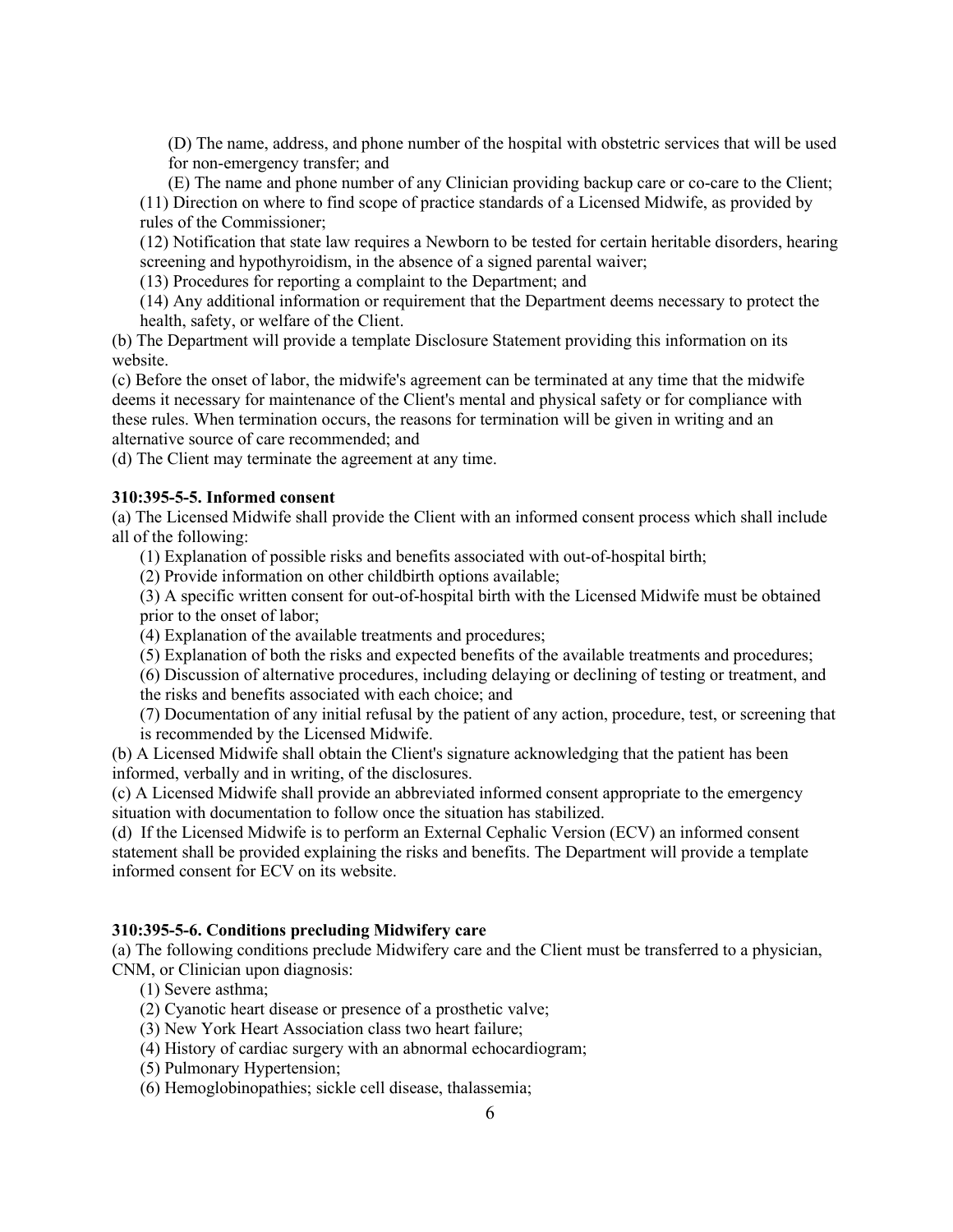(7) Chronic hypertension on medication or with renal or heart disease;

(8) Severe obstructive pulmonary disease;

(9) Chronic renal disease with a creatinine of greater than 1.5;

(10) Lupus;

(11) Marfan syndrome;

(12) History of intracranial injury (stroke, AV malformation, or aneurisms);

(13) Prolonged anti-coagulation;

(14) Type 1 diabetes;

(15) Severe Polyhydramnios less than 34 weeks;

(16) Triplets or greater;

(17) Monoamniotic twins;

(18) Conjoined twins;

(19) Placenta accrete;

(20) Documented placenta previa in the third trimester; the placenta shall not be previa. To determine this, in the case of documented placenta previa or marginal placenta previa in the second trimester, a third trimester ultrasound must show resolution by 36 weeks or the Client must be referred. The Client must obtain an official ultrasound report with images performed by a Registered Diagnostic Medical Sonographer (RDMS) to determine that the location of the placenta is not previa or marginal placenta previa no later 34 weeks.

(21) Uncontrolled seizure disorder;

(22) Evidence of placenta abruption;

(23) Evidence of preeclampsia/eclampsia;

(24) Active tuberculosis or other serious pulmonary pathology;

(25) Inadequately treated syphilis;

(26) Hepatic disorders (cholestasis);

(27) Uncontrolled endocrine disorders;

(28) Significant hematological disorders;

(29) Active cancer;

(30) Active alcoholism or abuse;

(31) Active drug addiction or abuse; and

(32) Positive for HIV antibody.

(b) The following conditions preclude Midwifery care and the Client must be transferred to a physician, CNM, or Clinician upon diagnosis unless the Client obtains a signed consult note from a medically relevant physician and all recommended treatments can be completed in an out of hospital setting.

(1) History of seizure disorder;

(2) History of preterm labor or cervical insufficiency;

(3) Evidence of shortened cervix;

(4) Positive for Hepatitis B;

(5) History of chronic hypertension;

(6) Isoimmunization;

(7) History of post-partum hemorrhage with concurrent anemia;

(8) History of unexplained, recurrent stillbirths or neonatal death;

(9) Severe psychiatric illness within the last six (6) months as defined by the Diagnostic and

Statistical Manual of Mental Disorders (DSM);

(10) Pregnancy that extends beyond 42 weeks 0/7 days gestational age;

(11) Two or more previous cesarean deliveries unless the Client has also had a successful vaginal

delivery since the last cesarean delivery;

(12) BMI over 50 at onset of pregnancy;

(13) Type 2 diabetes; and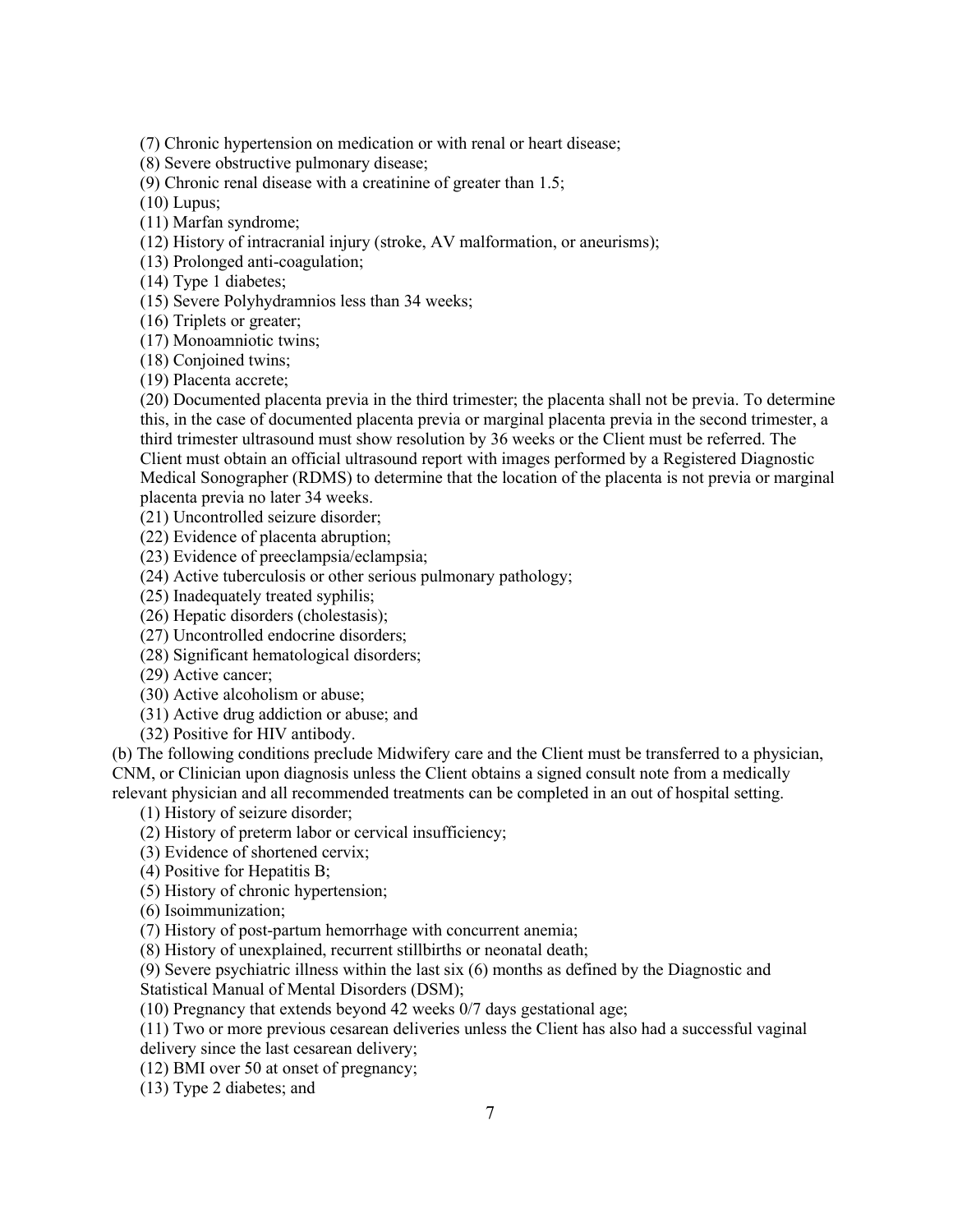(14) History of cardiac surgery with a normal echocardiogram within the last 12 months.

### **310:395-5-6.1. Provisions for VBAC, multiple, and breech births**

(a) A Licensed Midwife shall not provide prenatal care and/or birth attendance for a woman who is having a VBAC, vaginal multiple birth, or vaginal breech birth unless the following requirements are met:

(1) Informed Consent specific to VBAC, vaginal multiple birth, or vaginal breech birth is provided to and signed by the client as required by OAC 310:395-5-5 of this Chapter;

(2) In event of transport, the Licensed Midwife implements and acts in accordance with the hospital transportation plan established pursuant to these rules; and

(3) The Licensed Midwife performs fetal auscultation at least every fifteen (15) minutes during Active first stage of labor and at least every five (5) minutes during Second Stage of labor.

(b) For vaginal birth after cesarean deliveries, the following additional requirements must be met:

(1) There must be at least eighteen (18) months from the Client's previous cesarean to the due date of the current pregnancy;

(2) There must not be a previous classical uterine/vertical incision or any other uterine scars through the myometrium;

(3) The Licensed Midwife must obtain, retain, and analyze prior physician and hospital cesarean records, in writing, prior to acceptance of the Client. Records showing that requirements of this section cannot be met shall require immediate referral of care of the Client. If the Licensed Midwife is unable to obtain the written records, the Licensed Midwife shall not retain the Client; and (4) The placenta shall not be previa or marginal placenta previa in accordance with OAC 310:395-5- 6(a)(20).

(5)The Licensed Midwife is required to disclose the following item verbally and written, which is listed on the VBAC informed consent form: The place of birth is/is not within twenty (20) minutes of transport to the nearest hospital with twenty-four (24) hour obstetrical and anesthesia services available. If transport is over 20 minutes, increased distance to surgical interventions, NICU, and

pediatric services may increase risk of infant and maternal death.

(c) For planned breech deliveries, the baby shall be in a frank or complete breech position. If baby is in an incomplete or footling breech position, the Licensed Midwife shall transfer care of the Client to a physician when it is possible to do so without endangering the health of the mother or baby. (d) The requirement to refer listed in subsection (c) of this section is exempted in the event of an imminent breech delivery.

(e) For planned multiple deliveries, the following additional requirements must be met:

(1) Multiples shall be no more than two fetuses;

(2) Determination of chorionicity by the late first trimester or early second trimester by ultrasound with images performed by a Registered Diagnostic Medical Sonographer (RDMS). If the chorionicity is not di/di, the Licensed Midwife should transfer care to a physician upon diagnosis; (3) A Maternal Fetal Medicine (395-5-6.1(e) consultation is required when twin pregnancy is identified. If the consultation is not obtained, the Licensed Midwife shall refer the Client to a physician;

(4) Discordance of greater than 20% of fetal difference should be referred to a physician at time of recognition;

(5) The presenting twin (baby A) must be head down at term; and

(6) At least three Licensed Midwives should attend the birth.

### **310:395-5-7. Assessments and care antepartum and intrapartum**

(a) **Antepartum.** The responsibilities of the Licensed Midwife shall include, but are not limited to: (1) Initial Prenatal Visit: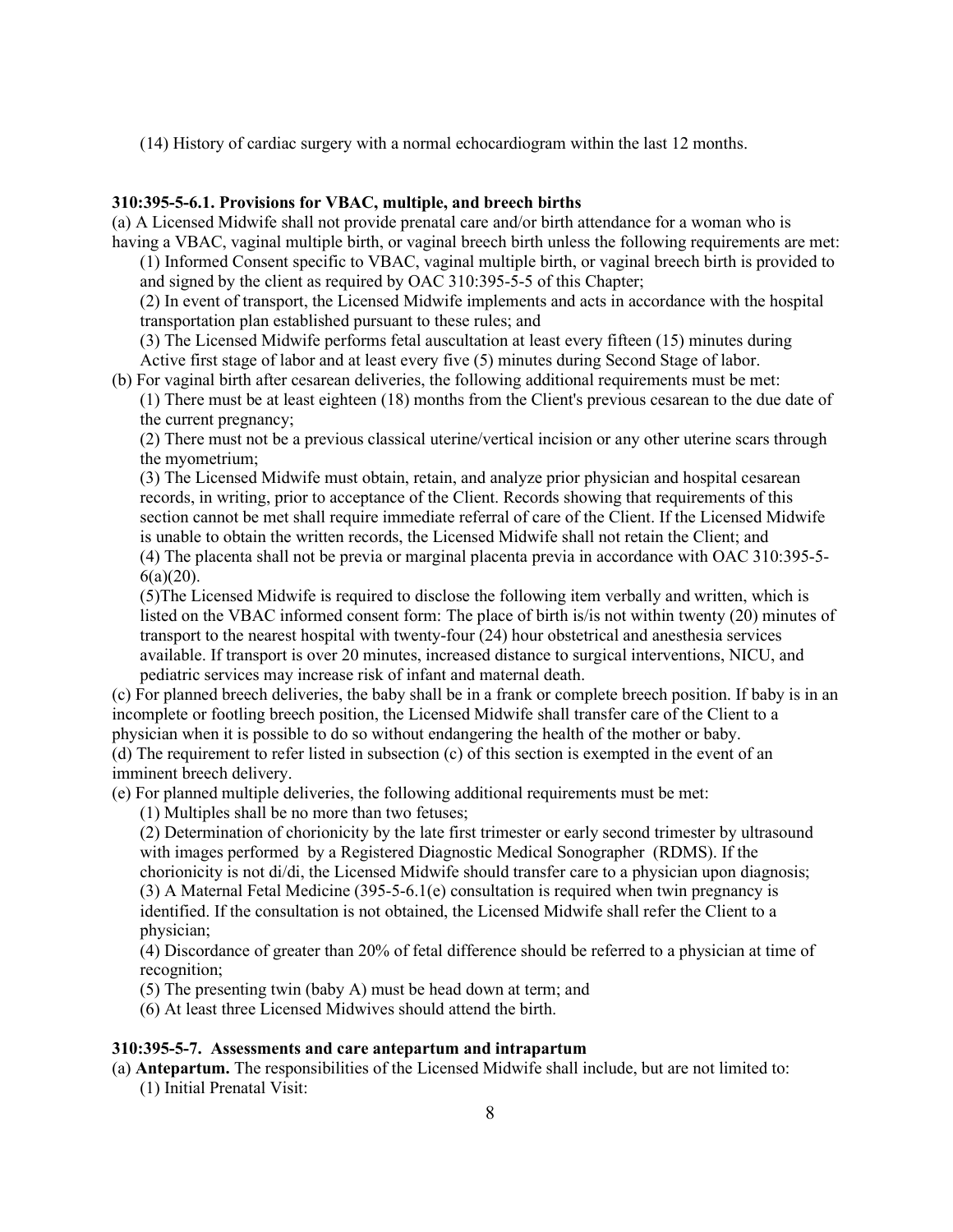(A) A Licensed Midwife shall perform a history, physical exam, and laboratory studies for risk evaluation including:

(i) Complete history (medical, surgical, family, psychosocial, obstetrical, gynecological);

(ii) Evaluation of medications: including prescriptions, over the counter, including

homeopathic treatments or supplements, and illegal drugs;

(iii) Evaluation of allergies including medications, foods, or environmental factors; and (iv) A physical exam:

(I) Height;

(II) Weight;

(III) Blood pressure;

(IV) Pulse;

(V) Temperature;

(VI) Breasts, including teaching on self-exam;

(VII) Abdomen, including fundal height, fetal heart tones;

(VIII) Estimation of gestational age by physical findings; and

(IX) Assessment of varicosities, edema, and reflexes;

(v) Laboratory tests and screenings: The following laboratory tests/screens shall be required: (I) Blood group type, Rhesus (Rh) type, Antibody Screen;

(II) Complete Blood Count (CBC);

(III) Rubella Titer;

(IV) Hepatitis B Surface Antigen;

(V) Syphilis serology;

(VI) Human Immunodeficiency Screening; and

(VII) Urinalysis (culture if indicated);

(vi) Recommended laboratory tests and screenings: The following laboratory tests/screens shall be recommended:

(I) Genetic Screening;

(II) Chlamydia Trachomatis; (III) Neisseria gonorrhoeae;

(IV) Trichomonas; and

(V) Drug screen with testing if indicated.

(B) A Client has the option to refuse any test or screening offered by the Licensed Midwife. Any refusal should be documented by the Licensed Midwife and placed in the Client's file. Client refusal of any test or screening that is necessary to determine any condition precluding midwifery care shall require transfer of care.

(2) Ongoing Prenatal Care:

(A) Maternal assessments to be completed at each visit shall include:

(i) General well-being;

(ii) Psychosocial health status;

(iii) Maternal vital signs;

(iv) Nutrition and Hydration status;

(v) Weight gain or loss;

(vi) Presence of edema;

(vii) Fundal height measurement;

(viii) Fetal assessment of position and presentation; and

(ix) Fetal assessment of heart tones.

(B) Prenatal visits may include, but are not limited to: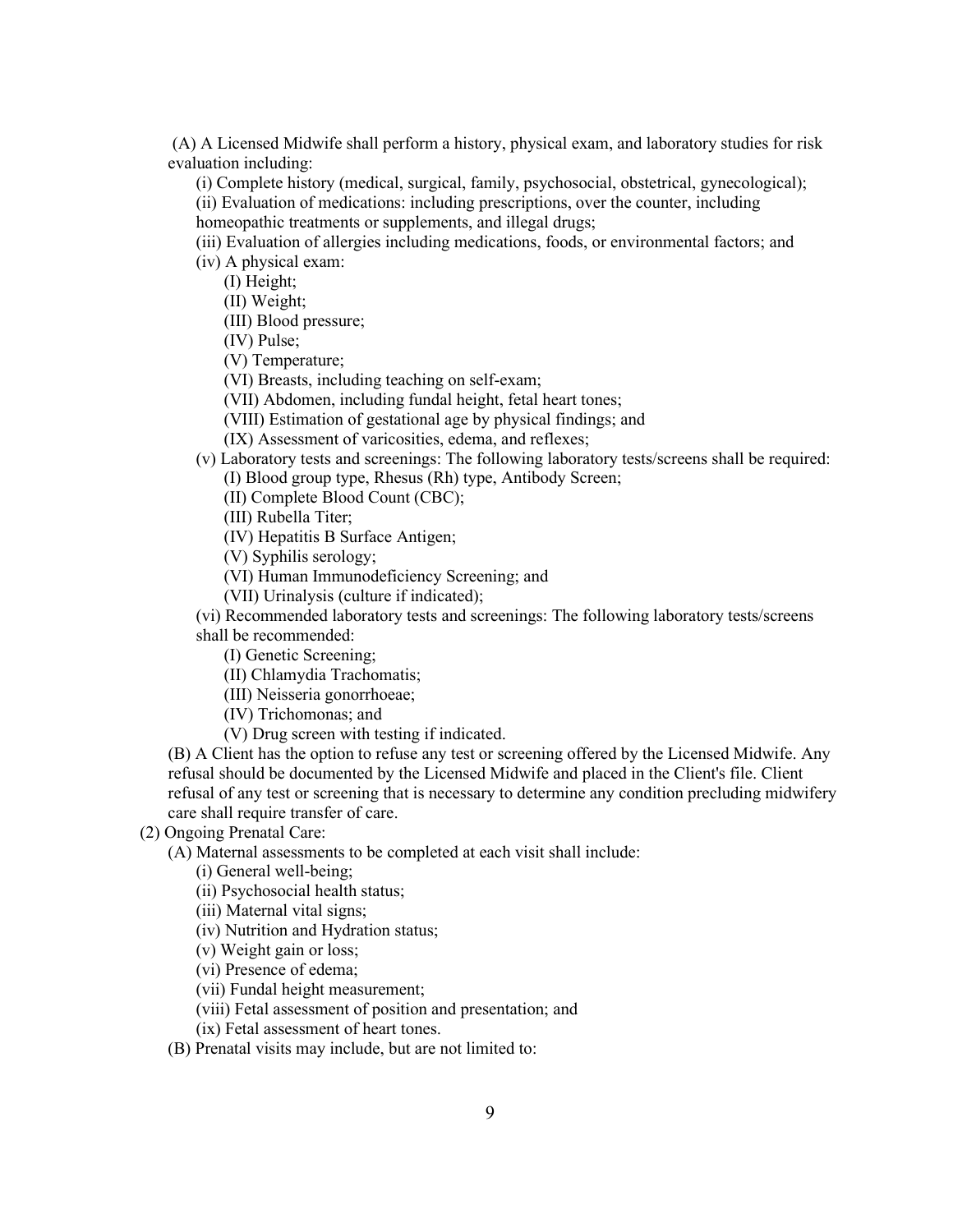(i) Discussions and offers of tests and screenings at appropriate times, including but not limited to: Ultrasound, Gestational Diabetes Screening, Genetic Screening, HIV, HBsAg, GBS culture, Anemia Screening, STI Screening, Pap Smear, need for Rhogam prophylaxis; (ii) Signatures for any test or screening the Client consents to or refuses;

(iii) Assessments of the pelvic cavity for cervical dilation, effacement, fetal station, or evaluation for abnormality; and

(iv) Review of plans for medical Referral and transfer of mother or infant, prior to onset of labor.

(C) Laboratory tests and screenings: The following laboratory tests/screens shall be required: (i) Gestational diabetes screening at 24-28 weeks; and

(ii) Group B strep screening at 35-37 weeks of pregnancy.

(D) A physical or virtual home visit to assess the home environment is mandatory, if the birth is to occur at the Client's house.

(3) Recommended prenatal schedule:

(A) Monthly until 28 weeks;

(B) Every two weeks from 28 – 36 weeks;

(C) Weekly from 36 weeks until delivery; and

(D) Major deviations from this schedule should be documented in the Client's file.

(b) **Intrapartum.** During active labor, the Licensed Midwife shall monitor and support the natural process of labor and birth, assessing mother and baby throughout the birthing process. Responsibilities of the Licensed Midwife shall include, but are not limited to:

(1) Assessments:

(A) The Licensed Midwife shall make an initial exam during labor, which consists of an assessment of maternal blood pressure, pulse, temperature, edema, fetal position and presentation, noting membranes status, presence or absence of meconium, and fetal heart tones (FHT); and strongly recommend an internal vaginal examination to determine cervical dilation, effacement and station;

(B) The Licensed Midwife shall monitor fetal heart tones upon arrival. Intermittent monitoring may include assessing FHT every:

(i) At least every 15- 30 minutes in Active First Stage; and

(ii) 5-15 minutes in Second Stage.

(C) When present with the mother, the Licensed Midwife will check FHT immediately after the following: Rupture of membranes, sudden pain, excessive bleeding, sudden or marked change in labor pattern, mother reports concern in fetal movement;

(D) The Licensed Midwife shall perform an internal vaginal examination to determine cervical dilation, effacement and station immediately after the following: Abnormal FHT, suspected malpresentation, sudden pain, excessive bleeding, sudden or marked change in labor pattern, mother reports concern in fetal movement;

(E) The Licensed Midwife shall remain with the Client at all times once contractions are wellestablished at a regular frequency of four to five (4-5) minutes with dilation of six (6)

centimeters, or the Client requests need for the Licensed Midwife to be present; and (F) The Licensed Midwife shall monitor maternal vital signs every 4 hours after onset of active labor.

(G) Placenta Exam.

(i) The Licensed Midwife shall examine the placenta and membranes for completeness, unusual coloration, or odor; and

(ii) The Licensed Midwife shall examine the umbilical cord for the appropriate number of vessels.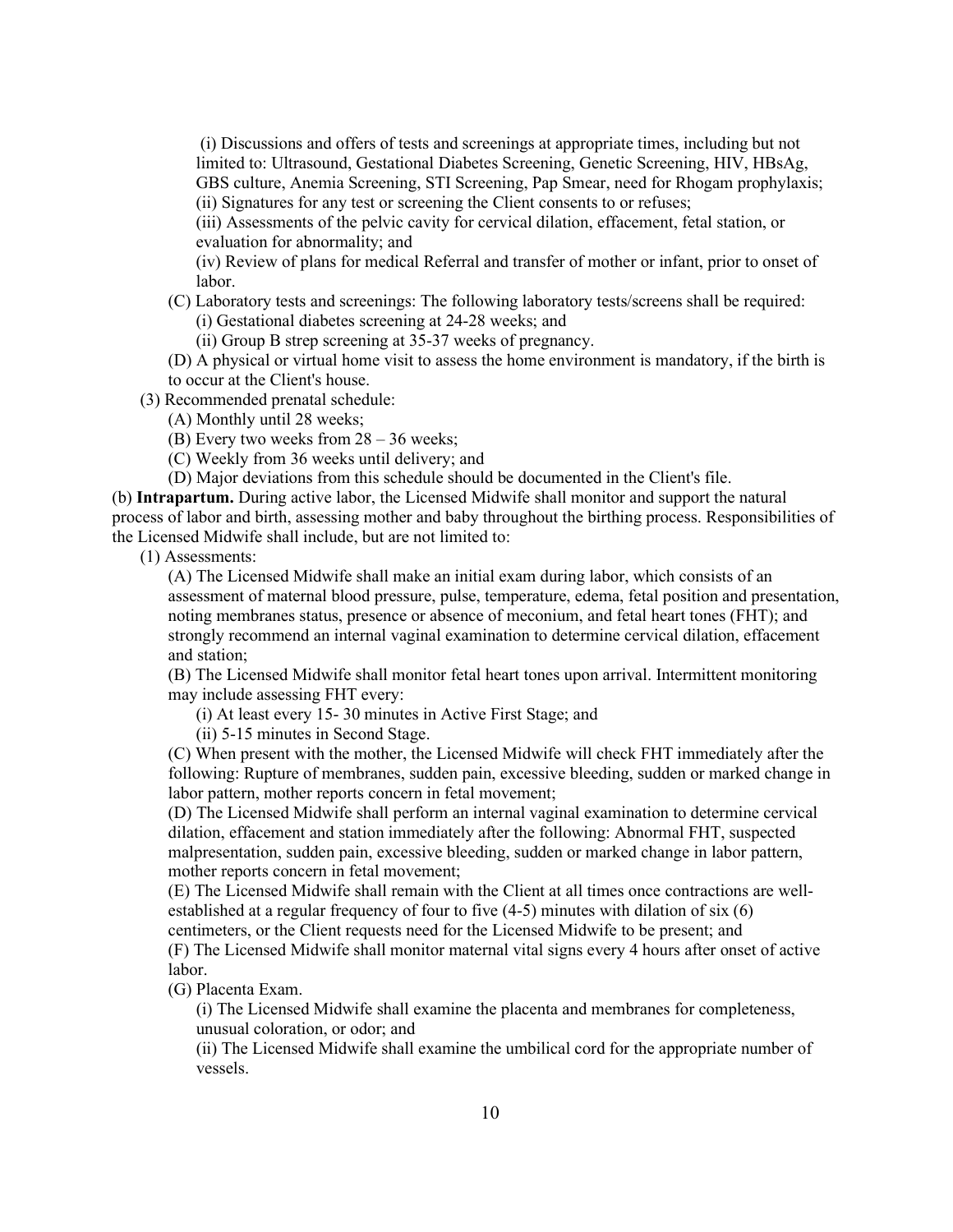(2) *A Licensed Midwife shall not use forceps, a vacuum extractor or any prescription drug to advance or retard labor or delivery* [59 O.S. § 3040.7].

### **310:395-5-8. Required medical consultation or referral, antepartum and intrapartum periods**

(a) The Licensed Midwife shall make an immediate Referral for any woman who during the antepartum period:

(1) Develops edema of the face and hands, severe, persistent headaches, epigastric pain, or visual disturbances concerning for preeclampsia;

(2) Develops eclampsia;

(3) Develops a systolic blood pressure of 140 or greater or diastolic blood pressure of 90 or greater on two separate occasions 4 hours apart, or develops a systolic blood pressure over 150 or greater or a diastolic blood pressure of 100 or greater on a single reading;

(4) Has persistent, frank vaginal bleeding before onset of labor;

(5) Has rupture of membranes prior to 37 weeks gestation;

(6) Has marked decrease in or cessation of fetal movement;

(7) Has polyhydramnios or oligohydramnios;

(8) Develops gestational diabetes by history or testing, unresponsive to dietary and exercise changes per American Diabetes Association (ADA) guidelines within two (2) weeks of implementing dietary and lifestyle changes;

(9) Has sexually transmitted infection including but not limited to, HIV, Syphilis, and HSV-1 or

- HSV-2 with an active infection or prodromal symptoms in the last trimester or at time of delivery; or
- (10) Identifies twins other than di/di.

(b) The Licensed Midwife shall obtain Medical Consultation for a woman who during the antepartum period:

(1) Develops marked glucosuria or proteinuria on two consecutive separate visits;

(2) Has abnormal vaginal discharge with no signs of improvement with medication;

(3) Has symptoms of urinary tract infection that does not improve with treatment;

(4) Has inappropriate gestational size, through physical evaluation or diagnostic examination;

(5) Has demonstrated anemia by blood test (hematocrit less than 30 percent, hemoglobin under 10) that does not improve with treatment;

(6) Has demonstrated Thrombocytopenia by blood test (platelets under 150) that does not improve with treatment;

(7) Has an unexplained fever of equal or greater than  $101^{\circ}$  F or  $38^{\circ}$  C;

(8) Has hyperemesis;

(9) Has severe, protruding varicose veins of extremities or vulva with no signs of improvement after treatment;

(10) Has known structural abnormalities of the reproductive tract which are incompatible with vaginal birth;

(11) Has an abnormal Pap smear;

(12) Has sexually transmitted infection including but not limited to, Chlamydia, Gonorrhea,

Trichomoniasis, Bacterial Vaginosis, HSV-1, HSV-2, HPV, Condylomata Acuminata;

(13) Reaches a gestation of 41 weeks, 3 days by dates and examination;

(14) Hepatitis C; and

(15) Any other infection requiring treatment or monitoring.

(c) The Licensed Midwife shall make an immediate Referral for any woman who during the intrapartum period:

(1) Goes into labor prior to 37 weeks 0/7 days gestation;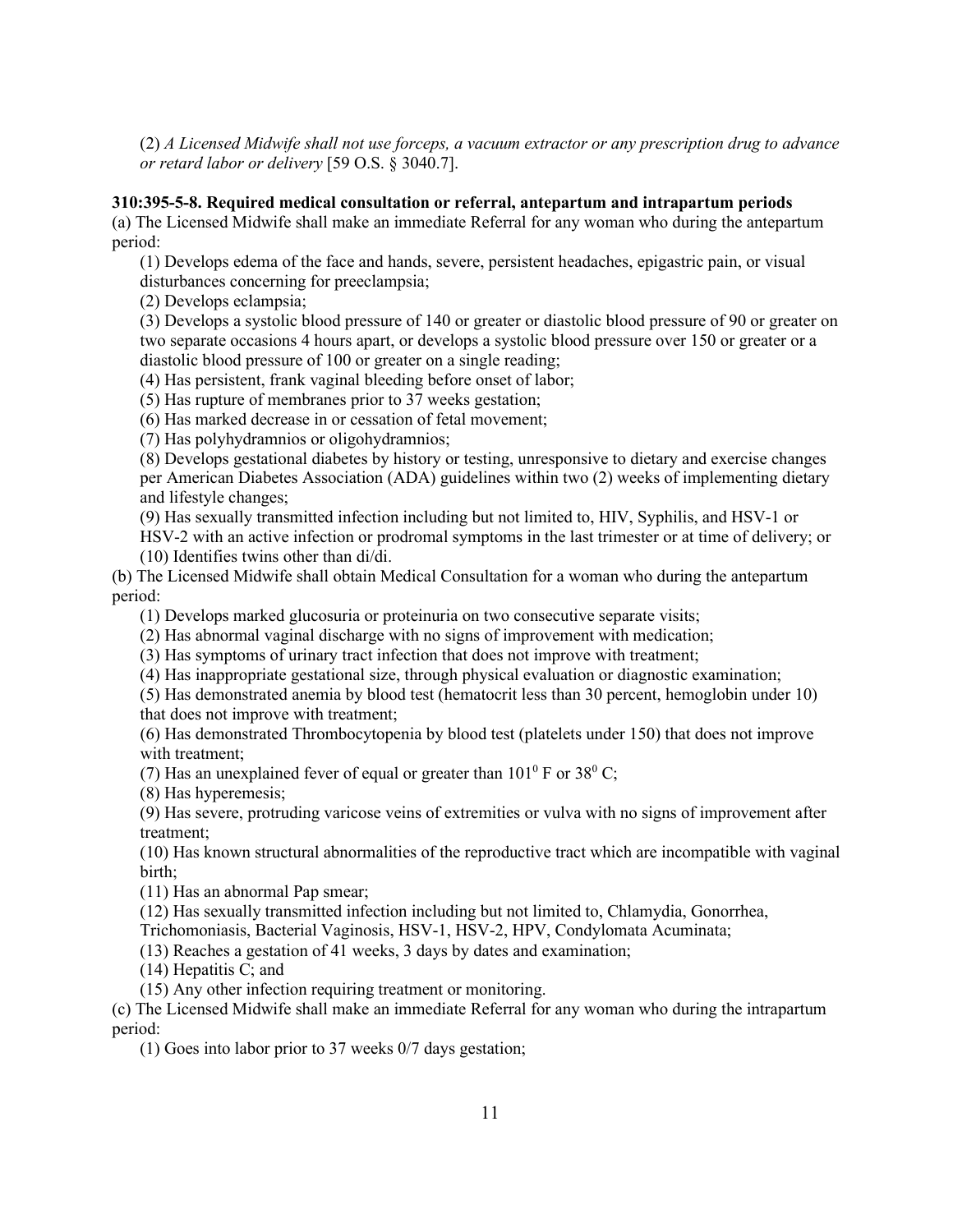(2) Develops a systolic blood pressure of 140 or greater or diastolic blood pressure of 90 or greater on two separate occasions 4 hours apart, or develops a systolic blood pressure over 150 or greater or a diastolic blood pressure of 100 or greater on a single reading;

(3) Develops severe headache, epigastric pain, or visual disturbance concerning for eclampsia;

(4) Develops a fever over  $100.4\,^0$ F or 38  $^0$ C;

(5) Develops respiratory distress;

(6) Has persistent baseline or recurrent fetal heart tones below 110 or above 160 beats per minute, or a fetal heart rate that is abnormal and does not improve with attempts to correct;

(7) Has ruptured membranes and birth has not reached active labor after 18 hours;

(8) Has unresolving, frank bleeding prior to delivery (other than bloody show);

(9) Has thick meconium or blood-stained amniotic fluid with non-reassuring fetal heart tones;

(10) Has a malpresentation incompatible with vaginal delivery;

(11) Does not progress in effacement, dilation, or station after 4 hours of adequate uterine activity in active labor;

(12) Does not show continued progress to deliver in second stage labor after adequate pushing effort for 4 hours;

(13) Does not deliver the placenta within one hour if there is no bleeding and the fundus is firm;

(14) Has a partially separated placenta during the third stage of labor with bleeding;

(15) Exhibits signs or symptoms of hypovolemia (low blood volume) and has a blood pressure below

100 systolic if the sustained pulse rate exceeds 100 beats per minute or who is symptomatic;

(16) Estimated blood loss greater than 500 ml with or after the delivery of the placenta and the mother is symptomatic;

(17) Has placental fragment or membranes (pieces of the placenta or amniotic sac) retained in the uterus; or

(18) Desires transfer.

# **310:395-5-9. Required Newborn care**

(a) The Licensed Midwife shall be responsible for Newborn care immediately following the delivery and care of the healthy Newborn for the first six (6) weeks unless care is transferred to a physician or APRN specializing in the care of infants and children before that. The midwife should provide a recommendation to a physician or APRN specializing in the care of infants and children and encourage the Client to schedule a Newborn appointment within fourteen (14) days. This does not preclude the Licensed Midwife from providing counseling regarding routine Newborn care and breastfeeding.

(b) The following services may be provided by the Licensed Midwife as part of immediate Newborn care:

- (1) Prevent heat loss by the Newborn;
- (2) Assess presence of meconium;
- (3) Assess Newborn's status at birth as vigorous or non-vigorous;
- (4) Immediately after delivering the entire body, suction mouth, then nose, if needed;
- (5) Clamp and cut the cord;

(6) Determine Apgar scores at one (1) and five (5) minutes after delivery;

(7) The Licensed Midwife shall ensure that Vitamin K is available at the time of delivery. If refused,

the Licensed Midwife shall document the refusal;

(8) The Licensed Midwife shall ensure that erythromycin is available at the time of delivery. If refused, the Licensed Midwife shall document the refusal;

(9) The Licensed Midwife shall observe and record:

(A) Skin color and tone;

(B) Heart rate;

(C) Respiration rate and character;

(D) Estimated gestational age; indicate average, small, or large for gestational age;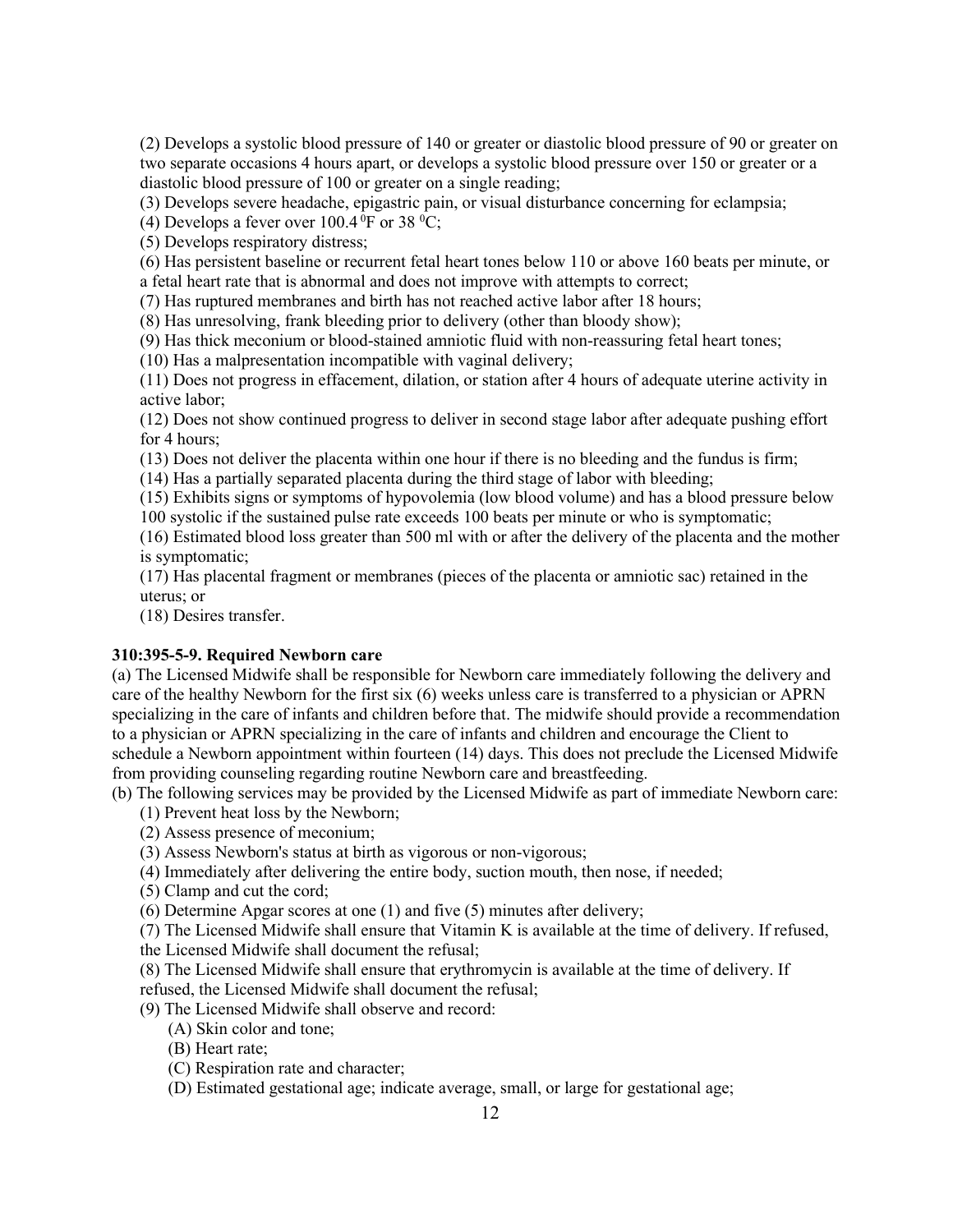- (E) Axillary temperature; and
- (F) Weight, length, and head circumference.
- (10) Obtain cord blood for Rh and antibody screen if mother is Rh negative; and
- (11) Administer a pediatric Hepatitis B vaccine within 12 hours of birth unless refused in accordance

with OAC 310:395-5-14 of this Chapter.

### **310:395-5-10. Required medical consultation or referral during newborn care**

(a) The Licensed Midwife will make an immediate Referral to a physician of an infant with:

- (1) Apgar score of less than seven (7) at five (5) minutes or less than seven (7) at ten (10) minutes;
- (2) Abnormal cry;

(3) Medically significant anomaly;

- (4) Respiratory distress;
- (5) Cardiac irregularities;
- (6) Cardio Pulmonary Resuscitation efforts initiated;
- (7) Signs of hypoglycemia such as but not limited to tremors, apnea, lethargy, poor feeding,
- poor muscle tone, weak or high-pitched cry, hypothermia, cyanosis, seizures;
- (8) Persistent Newborn temperature below 97 or above 100.4 degrees;
- (9) Heart rate  $> 160$  bpm or  $\leq 100$  bpm;
- (10) Birth weight less than 2500 grams and with any of the following;
	- (A) Lethargy;
	- (B) Low temperature;
	- (C) Poor suck; or
	- (D) Jitteriness.

(11) SpO2 (pulse oxygenation) outside of NRP (Neonatal Resuscitation Program) guidelines or failed

CCHD (critical congenital heart disease) pulse oximetry screening; or

(12) Cyanosis, pallor or abnormal color that does not resolve within the expected time frame. (b) The Licensed Midwife will initiate a Medical Consultation for treatment of infants exhibiting signs and/or symptoms of any of the following:

(1) Jaundice within twenty-four (24) hours of birth or jaundice above physiological jaundice in the Postpartum Period;

- (2) Birth weight greater than nine (9) pounds with a maternal history of diabetes;
- (3) Prematurity, dysmaturity, or post maturity as determined by the Newborn exam;
- (4) Failure to urinate within twenty-four (24) hours or pass meconium within forty-eight (48) hours;
- (5) Poor feeding, poor or no suck reflex, lethargy;
- (6) Inability to maintain Normal body temperature;
- (7) Suspected or confirmed injuries or abnormalities; or
- (8) Otherwise healthy infant with a birth weight below 2500 grams.

(c) If possible, the Licensed Midwife may accompany the mother or infant to the hospital if hospitalization is necessary. If possible, the Licensed Midwife may remain with the mother or infant until a care plan is established to provide continuity of care. Licensed Midwives should not be considered as a visitor in the healthcare setting and should be allowed into the hospital consistent with hospital policy even when there may be visitor restrictions, such as those imposed due to COVID-19.

(d) The Licensed Midwife shall inform parents of recommended guidelines for Newborn eye prophylaxis and Vitamin K prophylaxis.

(e) The Licensed Midwife shall inform parents of recommended guidelines for GBS prophylaxis. If the prophylaxis is not administered, the Licensed Midwife shall recommend physician evaluation within 24 hours of birth.

(f) Licensed Midwives are required to arrange administration of Hep B immunoglobin to infants born to mothers with Hep B within 12 hours of birth.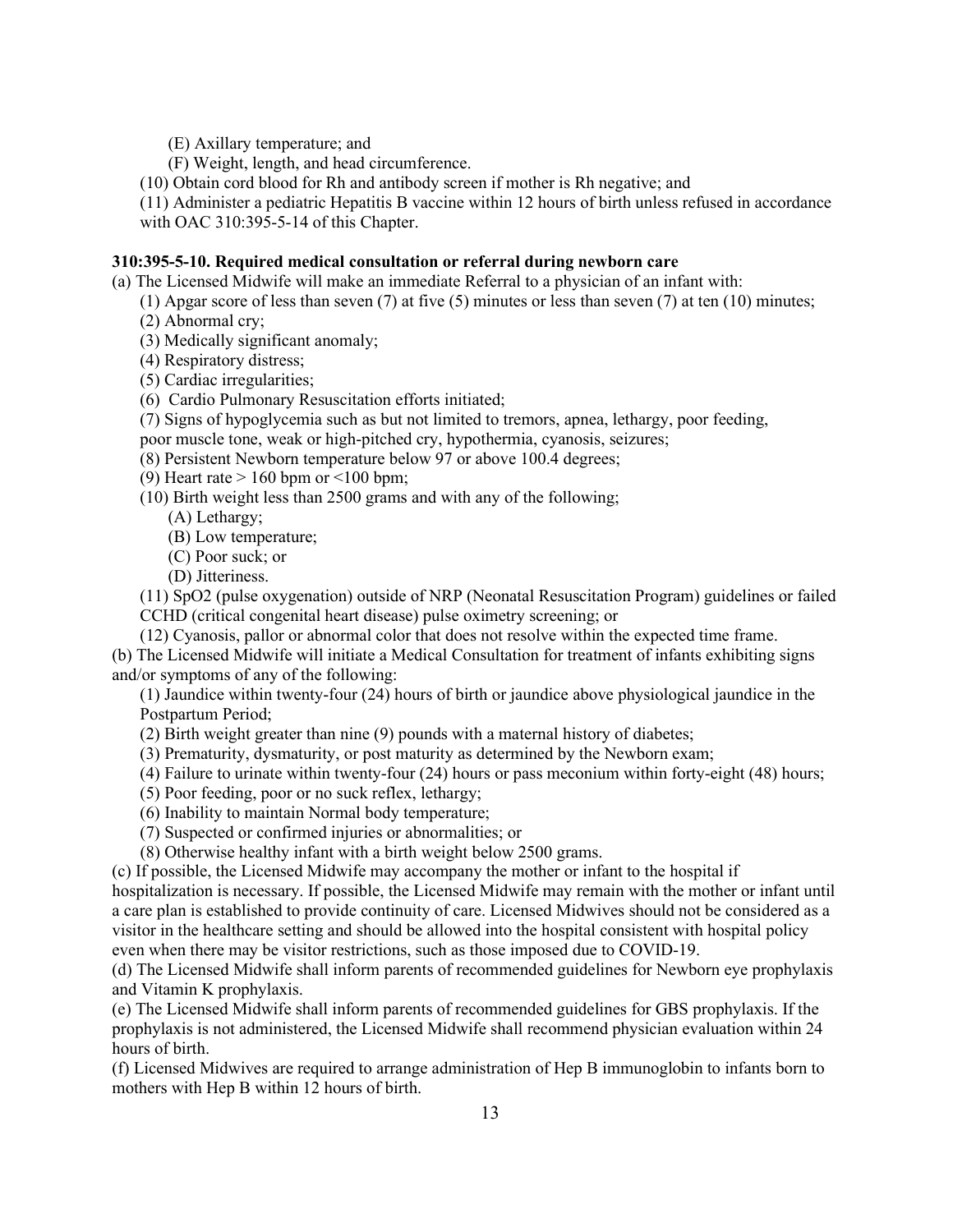### **310:395-5-11. Postpartum care**

(a) Licensed Midwife responsibilities shall include, but are not limited to:

(1) The Licensed Midwife shall remain with the mother and infant for a minimum of two (2) hours postpartum, or until the mother's fundus is firm, lochia normal, mother has voided, mother and infant vitals are within Normal range and the Newborn has fed, whichever is longest;

(2) The Licensed Midwife shall conduct a thorough genital exam for laceration and make necessary repairs unless it is outside his or her training or skill level;

(3) In case of an unsensitized Rh negative mother, the Licensed Midwife shall obtain a sample of cord blood from the placenta and arrange for testing within twenty-four (24) hours of the birth and recommend the mother receive Rh immunoglobulin (Rhlg) as indicated within seventy-two (72) hours of delivery; and

(4) Recommended post-partum schedule:

(A) At least one (1) postpartum visit within twenty-four (24) to forty-eight (48) hours after the birth;

(B) A second visit at day five (5) or six (6) from birth;

(C) Provide a subsequent visit by two (2) and six (6) weeks postpartum to evaluate the condition of the mother and Newborn; and

(D) Major deviations from this schedule should be documented in the Client's file.

(b) The Licensed Midwife shall make an immediate Referral for any woman who during the Postpartum Period:

(1) Has signs and symptoms of postpartum Endometritis;

(2) Has signs and symptoms of postpartum pre-eclampsia;

(3) Has  $3<sup>rd</sup>$  or  $4<sup>th</sup>$  degree lacerations requiring medical attention; or

(4) Uterine atony or bleeding more than normal lochia flow;

(c) The Licensed Midwife shall obtain Medical Consultation for a woman who during the Postpartum Period:

(1) Has signs and symptoms of postpartum infection, which include but are not limited to:

- (A) Mastitis; or
- (B) Urinary tract infection.
- (2) Has signs and symptoms of sub-involution;

(3) Has signs and symptoms of persistent postpartum depression by evaluation with a validated instrument to diagnose postpartum depression conducted as necessary and no later than the six (6) week visit;

(4) Abnormal vital signs;

- (5) Foul-smelling lochia;
- (6) No voiding within four (4) to six (6) hours of birth;
- (7) Excessive pain or discomfort;
- (8) Continuing urinary incontinence;
- (9) Continuing fecal incontinence;
- (10) Symptoms of hypovolemia; or
- (11) The Client desires consultation.

#### **310:395-5-12. Emergency measure**s

(a) When an emergency transfer is required, the Licensed Midwife shall:

(1) Alert Emergency Medical Service (EMS) to arrange for immediate transport or arrange transport by private vehicle as the situation indicates;

(2) Make a reasonable effort to contact the health care professional or institution to whom the Client will be transferred; and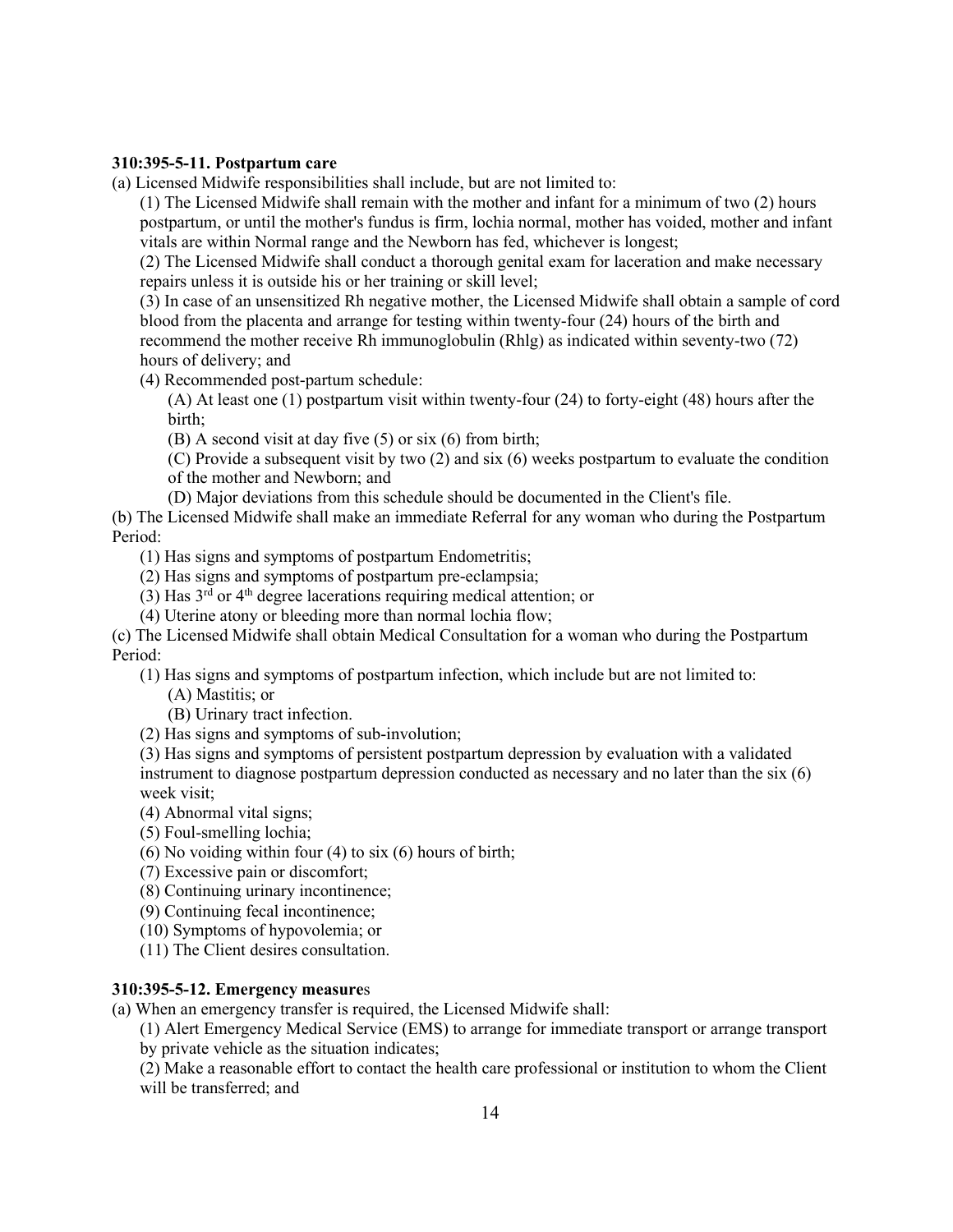(3) Continue to provide emergency care, as indicated by the situation, before and during transport to the appropriate facility.

(b) If, during labor, delivery, or six (6) hours immediately following placental delivery, the Licensed Midwife determines that transfer is necessary and the Client refuses transfer, the Licensed Midwife shall call 911 and provide further care as indicated by the situation until emergency services arrive. The Licensed Midwife shall not be required to provide any further care after the arrival of EMS personnel but may do so if requested by EMS personnel.

### **310:395-5-13. Formulary**

(a) A Licensed Midwife shall not administer a prescription drug to a Client other than as provided in this section or as ordered by a licensed prescriber for the benefit of the mother or Newborn:

(1) Oxygen for fetal or maternal distress and infant resuscitation;

(2) Local anesthetic (topical, intramuscular, or subcutaneous) for the purpose of postpartum repair of tears, lacerations, or episiotomy (no controlled substances);

(3) Rh immunoglobulin;

- (4) Antibiotics for GBS prophylaxis per CDC guidelines;
- (5) Vitamin K, for control of bleeding in the Newborn;

(6) Ophthalmic preparations for Newborn eye care;

(7) Epipen (0.3 mg) or generic equivalent for allergic reactions;

(8) Antihemorrhagic medications only permitted for postpartum control of maternal hemorrhage limited to oxytocin, hemabate, misoprostol, and methergine;

(9) Resuscitation supplies and equipment (this does not include the use of intubation equipment);

(10) Any supplies or equipment necessary to administer the above;

(11) Pediatric dose of the Hepatitis B vaccine; and

(12) IV fluids for medication administration, dehydration, or treatment of hypovolemia while awaiting EMS.

(b) As specified in 59 O.S § 3040.4, a Licensed Midwife may lawfully obtain, transport, administer, and have possession of adequate quantities of the above-named medications and the equipment normally required for administration. Each use of medication, lot number, and expiration date shall be recorded by the Licensed Midwife in the Client's chart.

(c) Medication listed in this section shall be stored as directed by the manufacturer and shall not be administered to any person after the expiration date listed.

#### **310:395-5-14. Universal birth dose hepatitis B vaccination**

(a) Licensed Midwives shall implement a procedure to ensure that the hepatitis B vaccination is administered to all live infants within twelve (12) hours of birth and recorded in the Oklahoma State Immunization Information System. A parent or legal guardian may refuse hepatitis B vaccination of their Newborn on the grounds of medical reasons or that such vaccination conflicts with their religious tenets or personal beliefs. A refusal based on the parent's or legal guardian's religious tenets or personal beliefs shall be documented in the Newborn's medical record and provided to the parent or legal guardian. (b) Prior to the administration of the hepatitis B vaccine, the Licensed Midwife shall provide a copy to keep of the current Vaccine Information Statement (VIS) produced by the CDC to the parent or legal guardian of the Newborn as required under the National Childhood Vaccine Injury Act (42 U.S.C. § 300aa-26).

### **310:395-5-15. Record keeping**

(a) All Licensed Midwives shall keep accurate and complete physical or electronic records of all care provided and data gathered for each Client.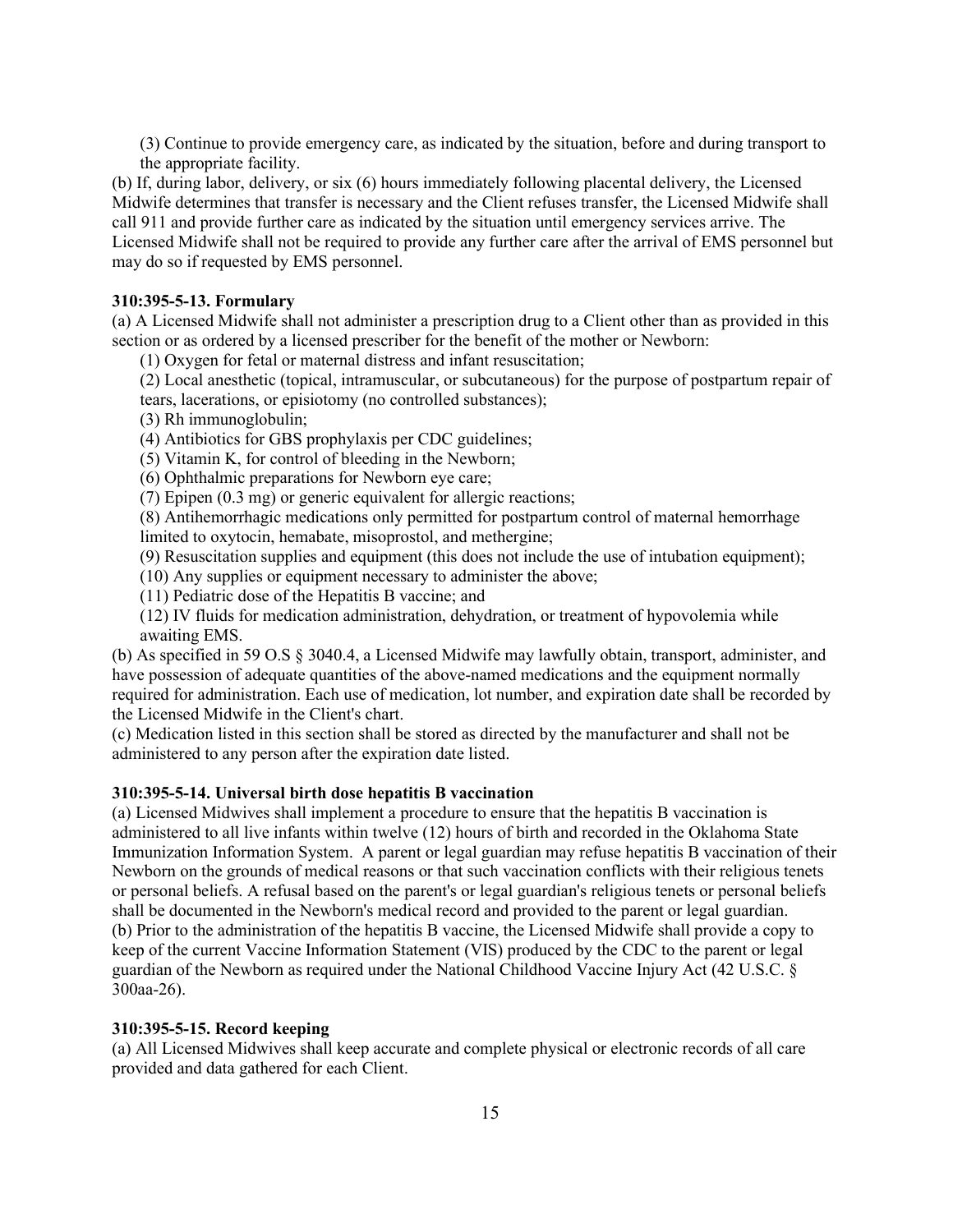(b) The Licensed Midwife shall maintain an individual Client chart for each woman under his or her care. The chart shall include results of laboratory tests, observations from each prenatal visit, records of consultations with physicians or other health care providers, and a postpartum report concerning labor, delivery, and condition of the Newborn child. The chart shall be made available to the Client upon request, and with the Client's consent, to any physician or health care provider who is called in as a consultant or to assist in the Client's care. Inactive records shall be maintained no less than twenty-five (25) years (age of majority +7). All records are subject to review by the Department and shall be provided to the Department upon request.

(c) Licensed Midwives shall be responsible for complying with the applicable state and federal regulations in regard to the security, safety and confidentiality of any medical record they create, maintain, transfer, or destroy whether the record is written, taped, computerized, or stored in any other medium.

(d) Licensed Midwives shall provide the Client with a copy of the Client's record in accordance with state law. In situations involving multiple Clients, access to records is limited to those parts of records that do not include confidential information related to another Client.

# **310:395-5-16. Reporting to the Department**

(a) Licensed Midwives shall follow the reporting provisions set forth in Title 63 O.S. § 1-311 Birth Certificates-filing-contents, 63 O.S. § 1-317 Death Certificate-Filing-Contents, 63 O.S. § 1-318 Fetal Death Certificate-Filing-contents, 63 O.S. § 324.1 Birth, Death or Stillbirth Certificates-Unlawful Acts-Penalties, and the rules and regulations set forth in OAC 310:105.

(b) Licensed Midwives shall file a certificate of birth with the State Registrar for each live birth they have facilitated in the State of Oklahoma within seven (7) days after the birth. When a birth occurs outside an institution, the certificate shall be prepared and filed by the Licensed Midwife via the electronic system used by the Department.

(c) Licensed Midwives shall report to the Department any criminal convictions that happen while holding an active license. The Department will provide this information to the Advisory Committee on Midwifery.

(d) Licensed Midwives shall file a report of any maternal or fetal death within seven (7) days to the OSDH division that licenses midwives which can be found at http://chs.health.ok.gov.

(e) Licensed Midwives shall file a report of any severe maternal or neonatal morbidity events per CDC guidelines within 30 days to the OSDH division that licenses midwives from their initial license until their first renewal. After their first renewal these items may be reported on the yearly report referenced in section (f).

(f) Licensed Midwives shall file a report with the Department by the last day of January for the previous calendar year that states:

- (1) The number of women for whom care was provided;
- (2) The number deliveries performed;
- (3) The number of prenatal transfers;
- (4) The number of transfers during labor, delivery and immediately following birth;
- (5) The number of perinatal deaths, including cause of death, and description of circumstance;
- (6) The number and outcome of VBAC, multiple, and breech births; and
- (7) The number of fetal loss after 20 weeks gestation.

# **310:395-5-17. [RESERVED]**

### **310:395-5-18. Newborn screening**

(a) The Licensed Midwife shall ensure screening and testing of Newborns in accordance with 63 O.S. §§ 1-543 to 1-545; OAC 310:550; and these Rules.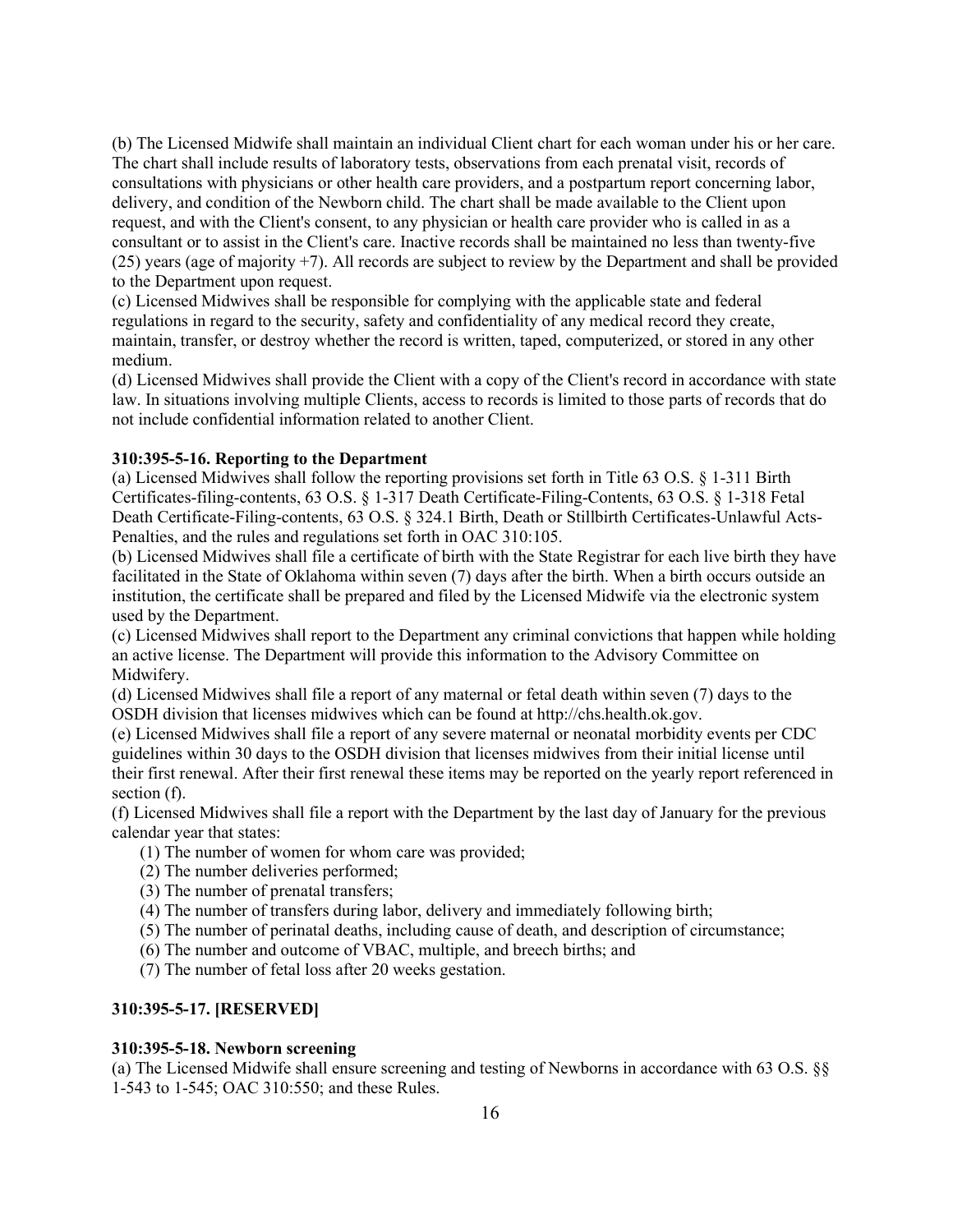(1) Blood Spot Screening:

(A) For all Newborns who are not born in a hospital, the Licensed Midwife shall collect and submit a satisfactory Newborn screening blood specimen as early as possible after twenty-four (24) hours of age;

(B) If the initial specimen is collected at or less than twenty-four (24) hours of age, the Licensed Midwife is responsible for ensuring a repeat screen is collected as soon as possible after twentyfour (24) hours of age. If a sample is not collected, the Licensed Midwife shall immediately notify the infant's physician, if available, parents, and the Newborn Screening Program at the Department;

(C) Specimens shall be obtained with a Newborn Screening Form Kit and be collected in accordance with the standard for Blood Collection on Filter Paper for Newborn Screening Programs, NBS01-A6, Sixth Edition, as adopted and published by the Clinical and Laboratory Standards Institute on July 31, 2013. Failure to follow these methods of blood collection may cause inaccurate results, or unsatisfactory specimen results, that require repeat collection; (D) The Licensed Midwife shall implement a procedure to ensure that the Newborn screening blood specimen has been collected on every Newborn and transported to the Oklahoma State Department of Health Newborn Screening Laboratory within twenty-four (24) to forty-eight (48) hours of collection. Specimens should be transported in the manner designated by the Department and Newborn Screening Laboratory;

(E) The Licensed Midwife is responsible for ensuring that employees who collect, and/or handle Newborn screening blood specimens are informed of their responsibilities with respect to screening procedures; and

(F) Unless the Licensed Midwife has indicated another health care provider is providing follow up care for the Newborn on the Newborn Screening Form Kit, upon written notification by the Newborn Screening Program of follow up requirements for a Newborn screen result of abnormal, unsatisfactory, or for specimens collected from a Newborn at or less than twenty-four (24) hours of age, the Licensed Midwife or designee will ensure that required repeat screening, confirmatory testing, or diagnostic studies are performed in the timeframe specified so that therapy, when indicated, can be initiated expediently.

(2) Pulse Oximetry Screening for CCHD:

(A) All Newborns who are not born in a hospital should have a pulse oximetry screening performed between twenty-four (24) hours and forty-eight (48) hours of life utilizing an established protocol. A recommended protocol is provided by the Department;

(B) If the Newborn is screened between twelve (12) and twenty-four (24) hours of life, the Licensed Midwife shall notify the infant's physician, if available, of early screening. The pulse oximetry should not be done before twelve (12) hours of age;

(C) If pulse oximetry screening is not performed, the Licensed Midwife will notify the infant's physician, if available;

(D) A qualified and properly trained individual shall perform the pulse oximetry screening and the results shall be provided to the physician, if available, or other health care provider; (E) The pulse oximetry screening result shall be recorded on the Newborn Screening Form Kit, along with the infant's name, date of birth, submitting facility or provider, mother's name, and the infant's physician, if available;

(F) If the Newborn is not screened for CCHD prior to the Newborn Screening Form Kit being forwarded to the Newborn Screening Laboratory for testing, the pulse oximetry screen result shall be communicated to the Newborn Screening Program Coordinator utilizing the Pulse Oximetry Screening Result Form provided by the Department;

(G) The Licensed Midwife is responsible for ensuring that employees who perform pulse oximetry screening are informed of their responsibilities with respect to screen procedures; and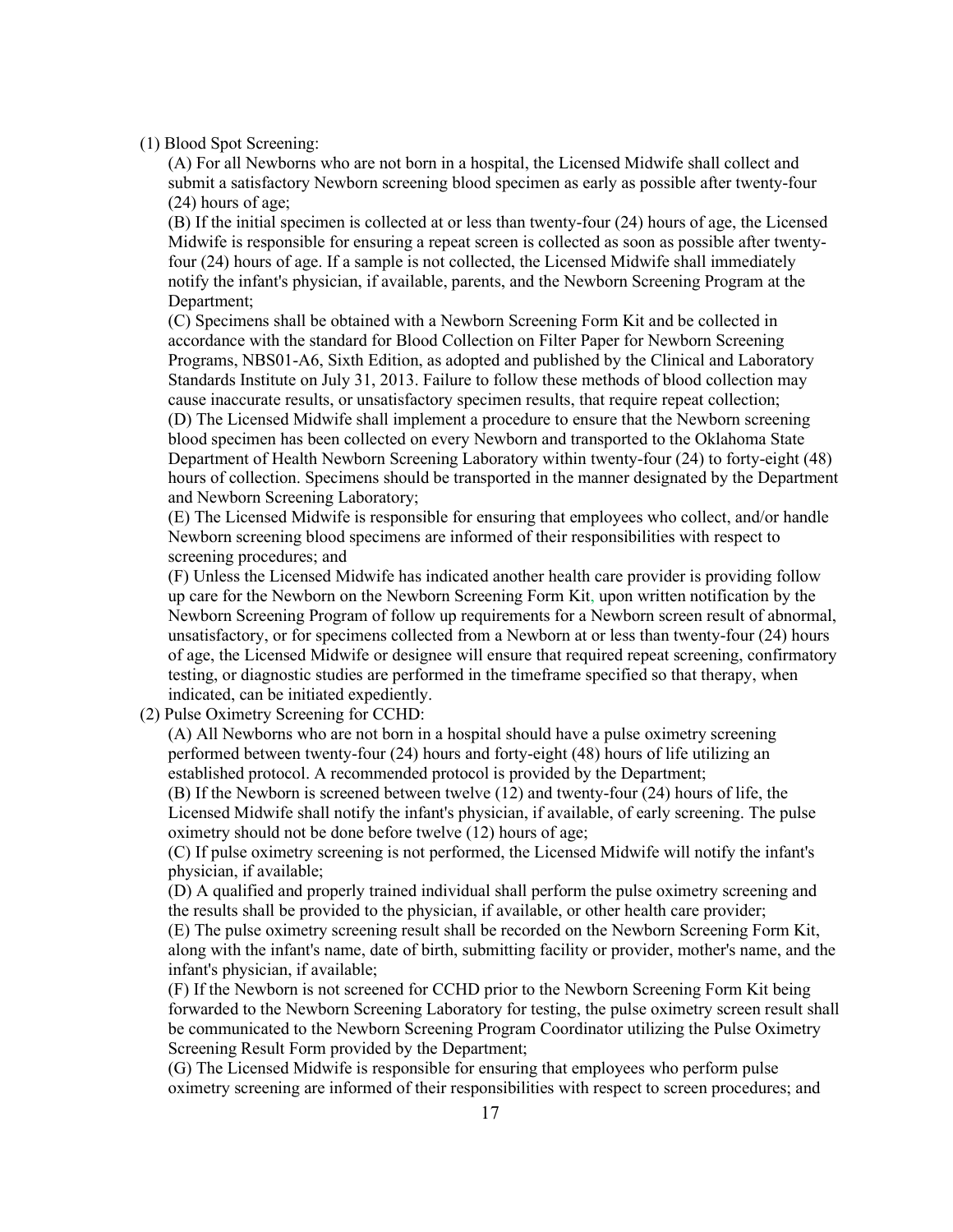(H) For abnormal pulse oximetry screen results, it is the responsibility of the Licensed Midwife or authorized health care provider who conducted the pulse oximetry screening to either contact a pediatric cardiologist for clinical recommendations including identification of a Referral facility or, if the Newborn is symptomatic, immediately refer infant to the closest emergency room for evaluation. CCHD Referral protocol is provided by the Department.

(3) Newborn Hearing Screening:

(A) All Newborns who are not born in a hospital should have a physiologic hearing screening utilizing either Automated Auditory Brainstem Response Testing (AABR), Otoacoustic Emissions Testing (OAE) within the first month of life or any new or improved techniques deemed appropriate for use in hearing screening procedures by the Commissioner;

(B) If a physiologic hearing screening is not performed, the Licensed Midwife is responsible for completing the risk factor screening portion on the Newborn Screening Form Kit and notifying the Newborn's physician, if available, that a physiologic hearing screening was not completed; (C) A qualified and properly trained individual will perform the Newborn hearing screening and ensure that hearing screening results are made available to the physician, if available, or other health care provider;

(D) The Licensed Midwife or designee involved in the hearing screening procedure of a Newborn will forward results to the Department via the Newborn Screening Form Kit, fax, or secure email within one (1) week of performing the hearing screen;

(E) The Newborn hearing screening results shall be recorded on the Newborn Screening Form Kit, along with the infant's name, date of birth, submitting facility/provider, mother's name, and the infant's physician, if available, or provider;

(F) If the Newborn does not receive a Newborn hearing screening prior to the Newborn Screening Form Kit being forwarded to the Newborn Screening Laboratory for testing, hearing screening results shall be communicated to the Newborn Hearing Screening Program utilizing the Newborn Hearing Screening Reporting Form provided by the Department;

(G) The Licensed Midwife is responsible for ensuring that employees who perform Newborn hearing screening are informed of their responsibilities with respect to screening procedures; and (H) The Licensed Midwife or designee involved in the screening of a Newborn will provide the parents with appropriate resource information to allow the Newborn to receive the medical, audiologic, and other follow-up services for the following reasons:

(i) Did not receive a physiologic hearing screening;

(ii) Referred on physiologic hearing screening; or

(iii) Considered as "at risk" for hearing loss.

(b) Refusal of screening: A parent or legal guardian may refuse the Newborn blood spot screening, hearing screening, and/or pulse oximetry screening of their Newborn on the grounds that such examination conflicts with their religious tenets and/or practices as described in OAC 310:550-3-1. Refusal of screening shall be indicated in writing utilizing the Newborn Screening Program Refusal Form provided by the Department. This signed refusal form shall be placed in the Newborn's medical record with a copy sent to the Newborn Screening Program.

(c) Maintaining records:

(1) Any Licensed Midwife who collects, handles, or forwards Newborn screening blood specimens shall keep a log containing the name and date of birth of the infant, name of the infant's provider, medical record number, serial number of the Newborn Screening Form Kit, date of specimen collection, date specimen was sent to the certified laboratory, date that the test results were received and the test results;

(2) If Newborn blood spot screening test results are not received by the Licensed Midwife within fifteen (15) days after the date of collection, the Licensed Midwife shall contact the Newborn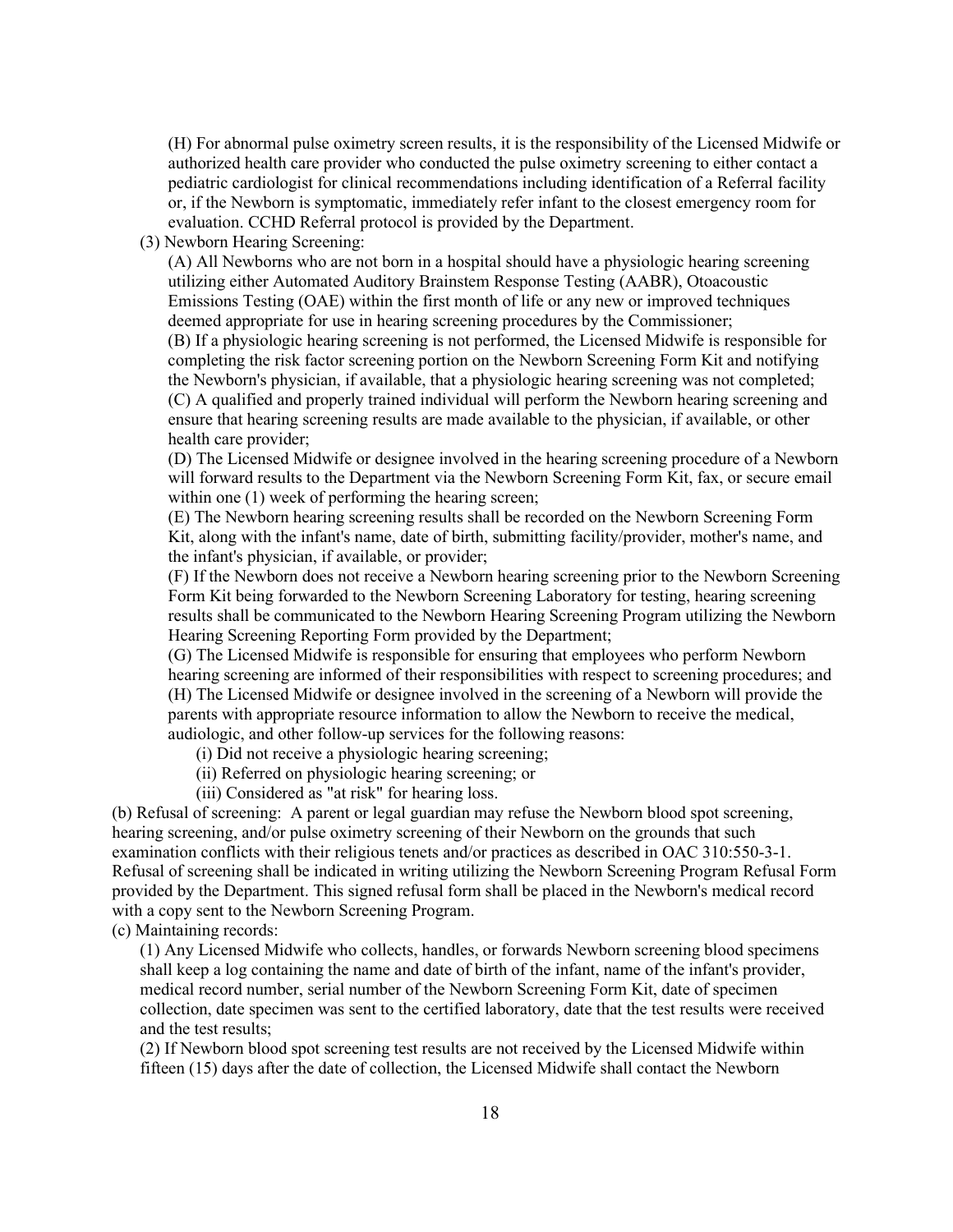Screening Laboratory to verify that a specimen was received. If a specimen was not received, the Licensed Midwife shall notify the infant's physician, if available;

(3) The chart copy of each Newborn screening kit, pulse oximetry screening results, and hearing screening should be placed in the Newborn's medical record and reported to the parent or legal guardian; and

(4) The Licensed Midwife should document in the Newborn's medical record if a sample is not collected.

(d) Parent, Legal Guardian and Employee Education:

(1) The Licensed Midwife or designee is responsible for ensuring that a parent or legal guardian of each Newborn is educated and provided written materials about Newborn blood spot screening, pulse oximetry screening, and Newborn hearing screening, and provide information about the disorders and how to obtain screen results from the planned health care provider or Newborn Screening Program; and

(2) The Licensed Midwife shall provide or arrange ongoing training for their employees involved with Newborn blood spot screening, pulse oximetry screening and Newborn hearing screening. Training should include methods of collecting a satisfactory Newborn screening blood spot specimen, information on the proper pulse oximetry screening method, and information on the proper Newborn hearing screening method.

### **310:395-5-19. Completion and filing of forms and records**

(a) All certificates and records filed with the Department under the Act and this Chapter shall be submitted electronically or in legible non-fading black ink.

(b) All blanks and forms shall be prepared in accordance with instructions of the Commissioner. No form or blank shall be considered complete and correct or acceptable for filing that:

(1) Does not supply all of the items of information called for thereon, or satisfactorily account for their omission;

- (2) Contains alterations or erasures;
- (3) Does not contain genuine signatures;
- (4) Is marked "copy" or "duplicate";

(5) Is a carbon copy;

(6) Is prepared on an improper form; or

(7) Contains any data relative to the putative father of a child born out of wedlock without his written consent, or unless determined by a court of competent jurisdiction.

# **SUBCHAPTER 7. APPLICATION FOR LICENSURE, FEES, AND CONTINUING EDUCATION**

### **310:395-7-1. Purpose**

(a) This Subchapter ensures that all applicants meet the requirements specified in the Act. (b) Unless otherwise indicated, an applicant shall submit all required information and documentation of

credentials on official Department forms and in the manner prescribed by the Department.

### **310:395-7-2. Qualifications of licensure**

To be eligible for licensure as a Licensed Midwife, an applicant shall:

(1) Be at least 18 years of age and have graduated from high school or possess a graduate education diploma (GED);

(2) Be a citizen or lawfully authorized to reside and be employed in the United States;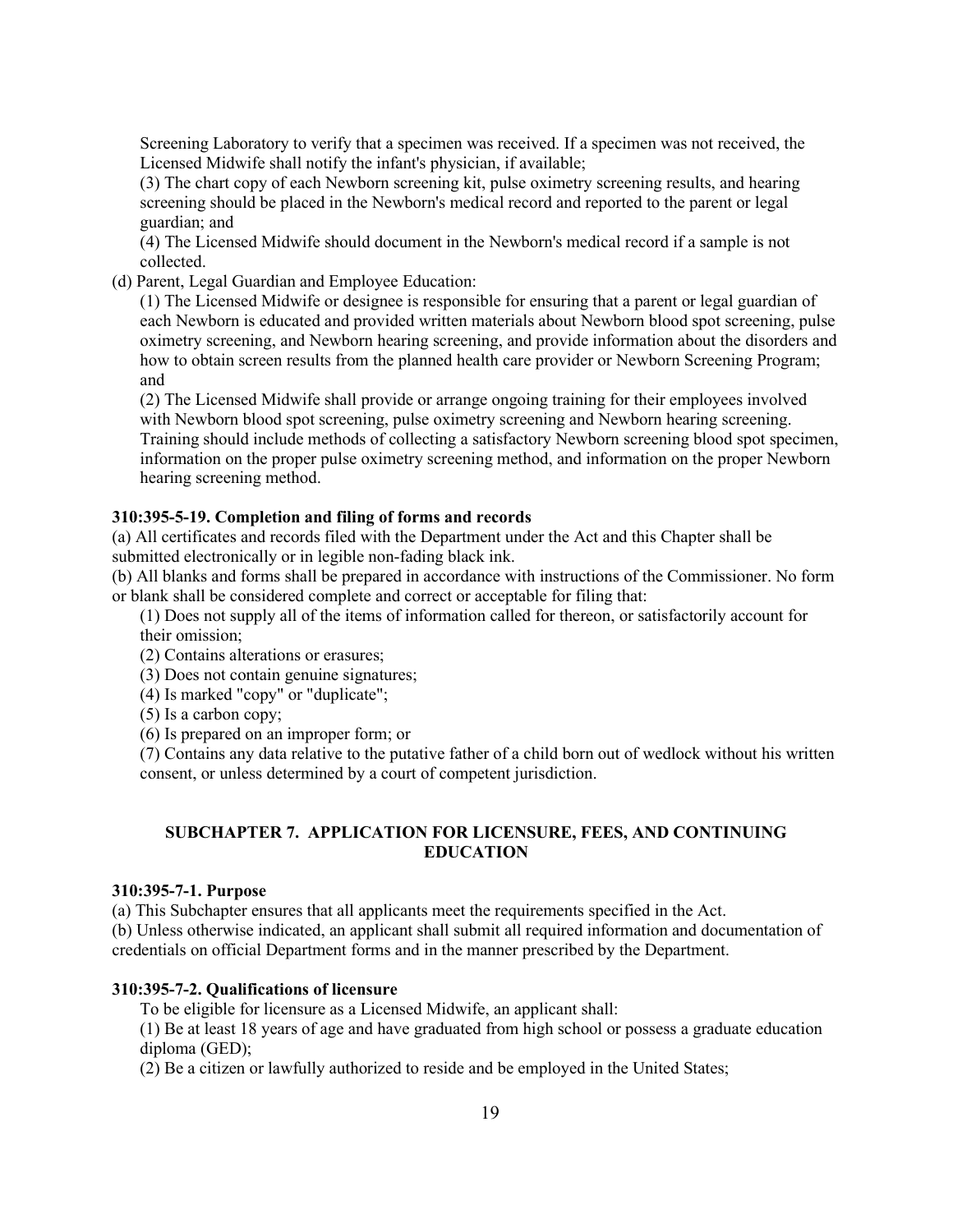(3) Be currently certified in cardiopulmonary resuscitation (CPR) for health care providers by the American Heart Association or equivalent;

(4) Be currently certified in neonatal resuscitation by the American Academy of Pediatrics or equivalent;

(5) Be currently certified from the North American Registry of Midwives, American Midwife Certification Board, or successor organization approved by the Commissioner;

(6) Be currently certified in blood borne pathogen training from the American Red Cross or equivalent;

(7) Have a successful completion of a background check; and

(8) Provide proof of completion of coursework or a training certificate within the last three (3) years in administration of medicine that includes injections and IV administration.

### **310:395-7-3. Application materials and forms**

(a) Each application shall include the following documents:

(1) Application form;

(2) Official documentation showing the applicant meets the requirements listed in OAC 310:395-7-2; and

(3) Fee(s).

(b) The application form requires the following:

- (1) Identifying information;
- (2) Resume with relevant work history;
- (3) Possession of other credentials;
- (4) Previous misconduct or disciplinary actions;
- (5) Declaration of previous court judgements against the applicant related to midwifery care; and
- (6) Other information that may be required by the Department.

### **310:395-7-4. Issuance of license**

(a) If the qualifications and requirements are complete, and they have been reviewed and approved by the Committee, the Department will notify the applicant and issue a license to engage in the practice of Midwifery.

(b) The Commissioner will issue a license certificate, which contains the licensee's name, license number, and expiration date.

(c) All licenses issued by the Commissioner shall remain the property of the Department and be surrendered on demand.

# **310:395-7-5. Denial of license**

If the Commissioner denies any application or request for licensure, the applicant or requestor shall be notified of the Commissioner's decision within thirty (30) days.

### **310:395-7-6. Responsibility**

Each Licensed Midwife is responsible for renewing the license before the expiration date.

### **310:395-7-7. Licensing period**

The initial license and any renewal will expire three (3) years from the date of issuance unless renewed.

#### **310:395-7-8. Requirements for renewal**

Requirements for renewal include the following:

(1) Compliance with the Act and this Chapter;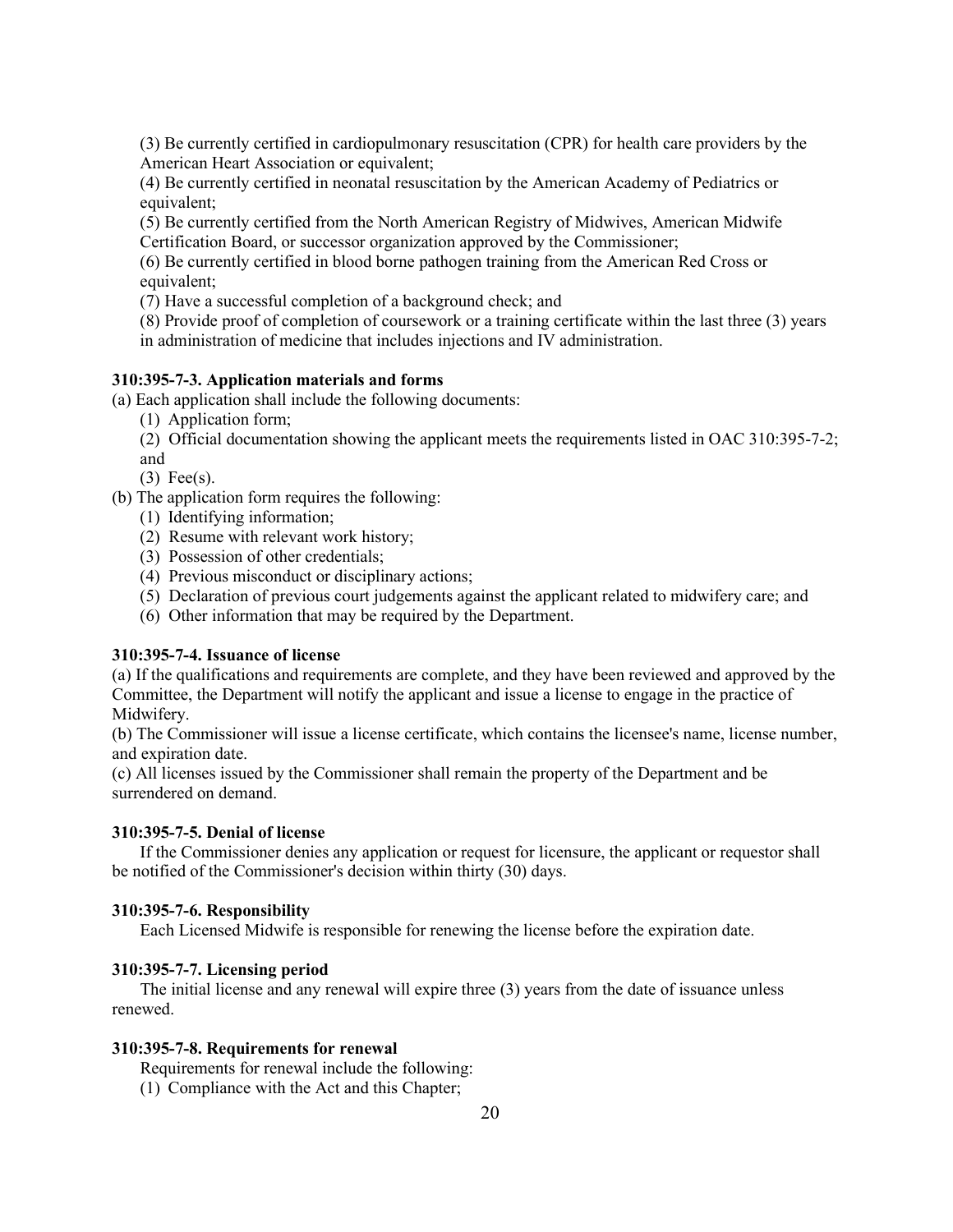(2) Documentation of current certifications listed in OAC 310:395-7-2 of this Chapter with the exceptions of (1) and (7); and

(3) Payment of the renewal fee(s).

# **310:395-7-9. Renewal notification**

The Department shall provide a notice of expiration to the licensee at least forty-five (45) days prior to the expiration date of the Licensed Midwife's license.

# **310:395-7-10. Failure to renew**

(a) If the licensee fails to renew the license by the expiration date, the Department shall send a notification that shall include the following:

(1) Suspension of the license and forfeiture of rights and any privilege granted pursuant to the license; and

(2) The Licensed Midwife has the right to reinstate the license by payment of the renewal fee and the late renewal fee and fulfillment of all other renewal requirements for up to one (1) year following the suspension of the license.

(b) Performance of Licensed Midwife duties with an expired license is a violation of Shepard's law and this Chapter, and may be subject to administrative penalties and review of eligibility for licensure.

### **310:395-7-11. Return of license**

(a) Licenses not renewed within the one (1) year re-instatement period must reapply as an initial applicant.

(b) A licensee may voluntarily surrender his or her license to the Department. Once voluntarily surrendered, a midwife must reapply as an initial applicant.

#### **310:395-7-12. Misrepresentation**

A Licensed Midwife whose license has been inactivated, suspended, or revoked and continues to represent themselves as a Licensed Midwife, is in violation of the Act and shall be reported for prosecution.

### **310.395-7-13. Schedule of fees**

(a) **Application and renewal fee.** One thousand dollars (\$1000.00) shall be submitted with the application form for the initial license or upon renewal of a license. Renewal payments shall be submitted before the license expires.

(b) **Late renewal fee.** An additional one hundred dollars (\$100.00) shall be submitted to the Department if the license is 30 days past the expiration date. If the license is expired by ninety (90) days or more, the late fee will increase to two hundred and fifty dollars (\$250.00).

#### **310.395-7-14. Method of payment**

All fees shall be paid to the Department. Payment of fees may be made by credit card or other electronic means, if acceptable by the Department. Any check returned to the Department for nonpayment and any credit card payment that is cancelled or retracted will void the license.

#### **310:395-7-15. Continuing education requirement**

A Licensed Midwife shall complete the required continuing education to maintain continuous certification as a midwife by the North American Registry of Midwives, the American Midwifery Certification Board or a successor organization approved by the Commissioner.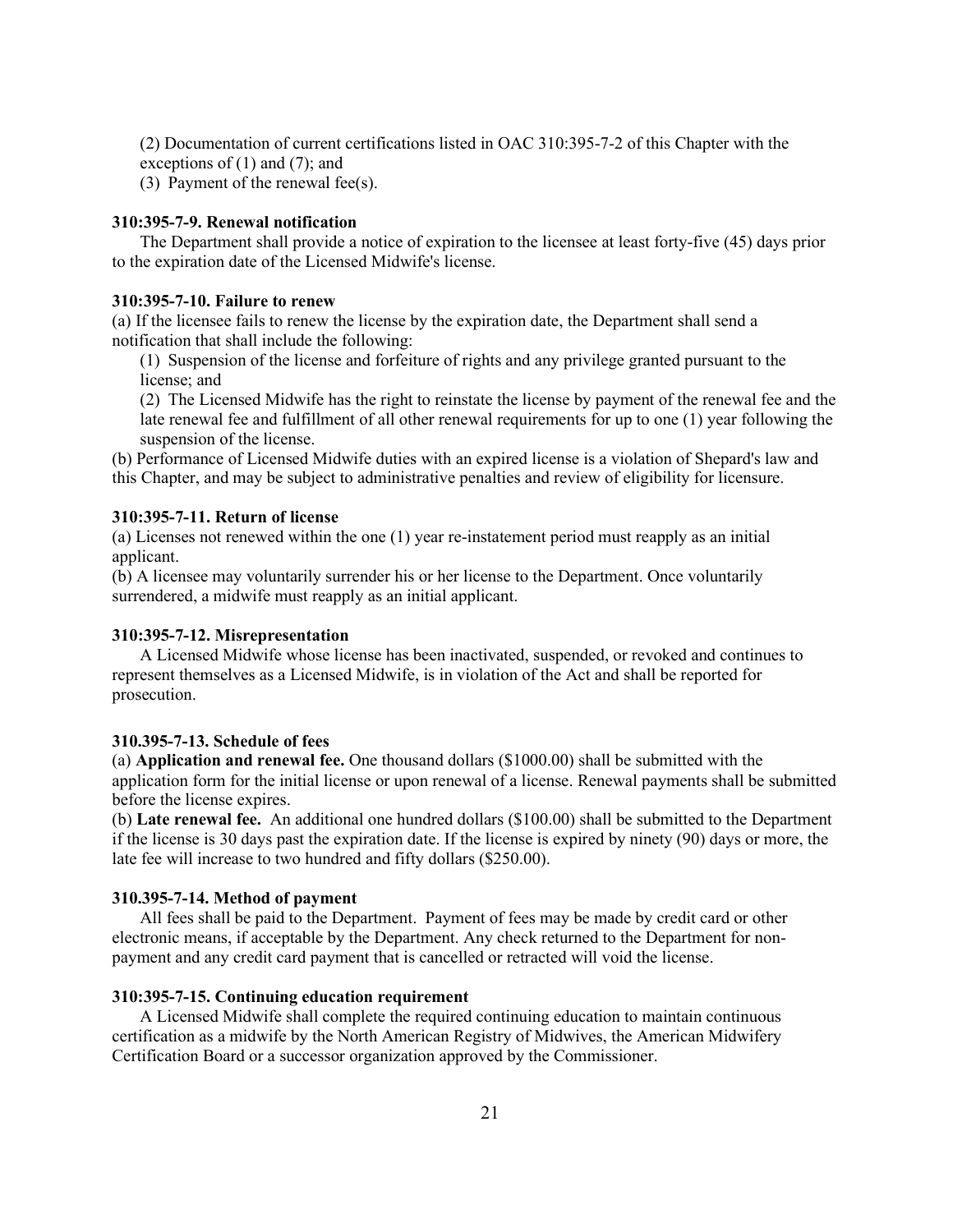### **SUBCHAPTER 9. ENFORCEMENT**

# **310:395-9-1. Purpose**

This Subchapter specifies the administration of complaints and the filing of disciplinary actions against Licensed Midwives or against persons who practice Midwifery without a license or exemption.

### **310:395-9-2. Complaints**

(a) Any person may file a complaint against a midwife. A person wishing to report a complaint or alleged violation against a licensee or person practicing Midwifery may notify the Department. The Department will bring all complaints to the Committee for review.

(b) The complaint and the identity of the complainant shall be confidential and shall not be available for public inspection.

### **310:395-9-3. Investigation**

If the Department has reason to believe that a possible violation of the Act or this Chapter has occurred, the Department may commence an investigation.

### **310-395-9-4. Filing of an action**

(a) The Department, in consultation with the Advisory Committee on Midwifery, may begin a disciplinary action against a Licensed Midwife or a person practicing Midwifery who is not exempt from licensure by following the procedures in OAC 310:2 and 75 O.S. §§ 250 *et seq.* The Department shall specifically state the violation(s) and shall state the remedy sought by the Department. Remedies include revocation of a license, suspension of a license, probation of a licensee and/or administrative penalty. (b) If, in the course of an investigation, the Department determines that a licensee or candidate for licensure has engaged in conduct of a nature that is detrimental to the health, safety, or welfare of the public, and which conduct necessitates immediate action to prevent further harm, the Commissioner may order a summary suspension of the Licensed Midwife's license or authorization to conduct Midwifery. (c) Examples of items that would qualify for disciplinary action include but are not limited to:

- (1) Practicing outside the scope of practice and protocols listed in these rules;
- (2) Make on a birth certificate a false or misleading statement;
- (3) Failure to submit records in connection with an investigation;
- (4) Revocation of certification by NARM or AMCB;
- (5) Incompetence as determined by standards of care for Midwifery providers;
- (6) Obtaining any fee by fraud or misrepresentation;

(7) Practicing while knowingly suffering from a contagious or infectious disease that may be transmitted through the practice of Midwifery;

(8) Practicing Midwifery under the influence of alcohol, an illegal drug, or any substance that can cause a person to lose control of his or her faculties or behavior;

(9) Conviction of a felony;

(10) Failure to comply with an order from the Department;

(11) Failure to file a birth certificate, death certificate, stillbirth certificate, or any other necessary permit as required by law in a timely manner;

(12) Leaving a Client after active first stage of labor begins without arranging an adequate backup health care provider;

(13) Manipulating or affecting a Client by withholding or misrepresenting information in violation of the Client's right to make informed choices in health care;

(14) Consistently failing to accurately document a Client's condition, responses, progress, or other information obtained during care;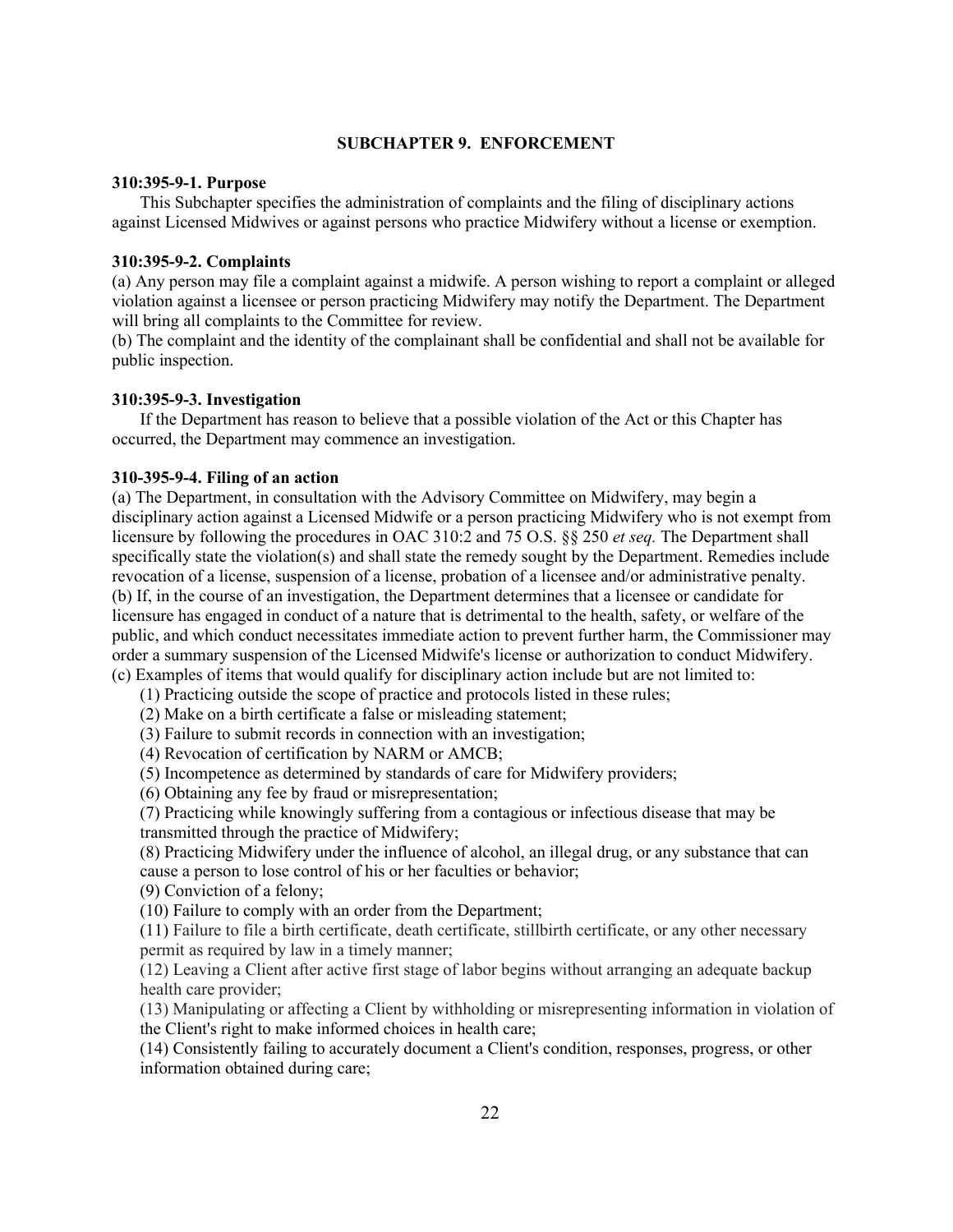(15) Inability to practice Midwifery with reasonable skill and safety because of illness, disability, or psychological impairment;

(16) Disciplinary action taken by another licensing or credentialing body due to negligence, willful disregard for patient safety, or other inability to provide safe patient care;

(17) Failure to obtain required signed informed consent form;

(18) Providing services to a Client who is required by this Chapter to be transferred to a physician.

# **310:395-9-5. Hearing**

Hearings shall be conducted by the Commissioner or the Commissioner's designee as specified in OAC 310:2. The Advisory Committee on Midwifery shall be consulted on all hearings and make recommendations. The Department shall recommend the most appropriate penalty at the conclusion of the evidence.

### **310:395-9-6. Final order**

The Department, either by order of the Commissioner or his designee, shall issue a final order on all disciplinary matters. Final orders are appealable under the Administrative Procedures Act, 75 O.S. §§ 250 *et seq*., to the district courts.

### **310:395-9-7. Unauthorized practice**

Any person claiming to be a CPM or CM found to be practicing Midwifery without being either properly licensed or exempt shall be ordered to cease practicing and may be subject to an administrative penalty. The Department may seek the assistance of the courts if the unauthorized practice of Midwifery continues.

### **310:395-9-8. Administrative penalties**

(a) The Department may assess an administrative penalty against an individual if the order includes a finding that the individual violated any of the following:

- (1) Any provision of the Act, including practicing Midwifery without licensure or exemption;
- (2) Any rule within this Chapter; or
- (3) Any order issued pursuant to this Chapter.

(b) The total amount of the administrative penalty assessed shall not exceed five thousand dollars (\$5,000.00) for each violation.

(c) Administrative penalties issued shall be in accordance with Appendix A of this Chapter.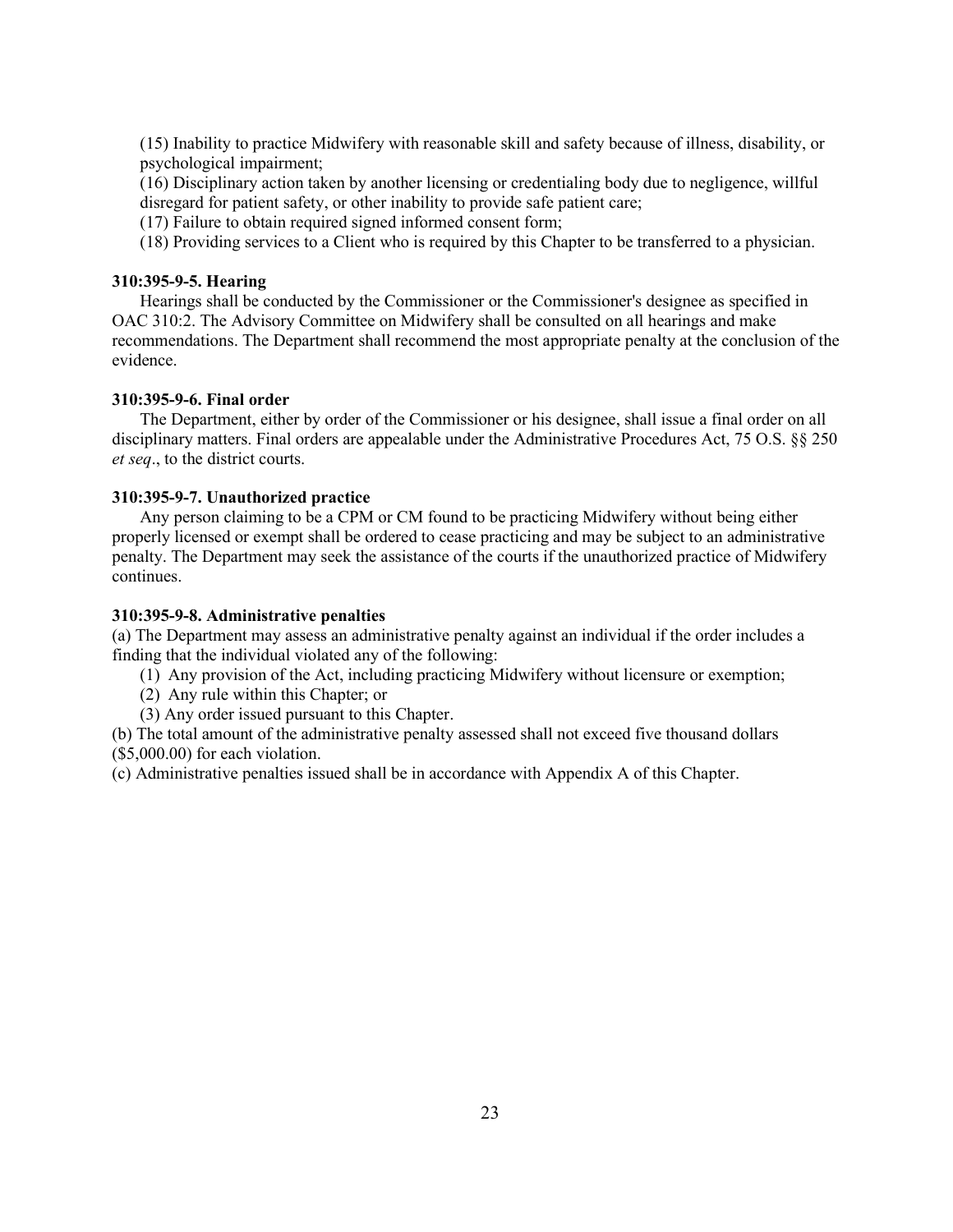# **APPENDIX A. ADMINISTRATIVE PENALTY SCHEDULE [NEW]**

| <b>Violation</b>                                                                          | <b>Administrative Penalty</b> |
|-------------------------------------------------------------------------------------------|-------------------------------|
| CPM or CM practicing Midwifery with an invalid                                            | \$5,000                       |
| or expired license, without a license, or without an                                      |                               |
| exemption after July 1, 2021 (OAC 310:395-1-4,                                            |                               |
| 1-5, 7-2, 7-6, 7-10, 7-12, and 7-13)                                                      |                               |
| Refusal to provide care without termination of                                            | \$1,000                       |
| services by Licensed Midwife or Client (OAC                                               |                               |
| 310:395-1-6 and 9-4)                                                                      |                               |
| Improper Advertising by a License or Unlicensed                                           | \$500                         |
| Midwife (OAC 310:395-1-8)                                                                 |                               |
| Licensed Midwife's practice exceeding scope of                                            | \$1,000                       |
| work (OAC 310:395-5-1, 5-6, 5-6.1, 5-8, 5-10, 5-                                          |                               |
| 11, 5-12, and 9-4)                                                                        |                               |
| Licensed midwife not referring to or consulting                                           | \$1,000                       |
| physicians, CNM, and Clinicians as prescribed by                                          |                               |
| rules (OAC 310:395-5-1, 5-6, 5-8, 5-10, 5-11, and                                         |                               |
| $5-12)$                                                                                   |                               |
| Discrimination as described in OAC 310:395-5-2                                            | \$500                         |
| Not maintaining confidential records (OAC                                                 | \$500                         |
| 310:395-5-2 and 5-15)<br>Violation of other laws (OAC 310:395-5-3 and 9-                  |                               |
| 4)                                                                                        | \$500                         |
| Use of Alcohol, illicit drugs, or any substance that                                      | \$5,000                       |
| can cause a person to lose control of his or her                                          |                               |
| faculties or behavior while rendering services                                            |                               |
| (OAC 310:395-5-3 and 9-4)                                                                 |                               |
| Not reporting to the Department when required                                             | \$500                         |
| (OAC 310:395-5-3, 5-15, 5-16, 5-17, and 9-4)                                              |                               |
| Not cooperating with, or making a false statement                                         | \$5,000                       |
| in regards to an investigation or order by the                                            |                               |
| Department (OAC 310:395-5-3, 9-3, and 9-4)                                                |                               |
| Failure to provide disclosure form to the Client                                          | \$1,000                       |
| (OAC 310:395-5-4 and 9-4)                                                                 |                               |
| Missing or incorrect items on a disclosure form                                           | \$500                         |
| $(OAC 310:395-5-4)$                                                                       |                               |
| Failure to obtain written Informed Consent before                                         | \$1,000                       |
| services (OAC 310:395-5-5, 5-6.1, and 9-4)                                                |                               |
| Not providing care as prescribed by these rules                                           | \$1,000                       |
| (OAC 310:395-5-7, 5-9, 5-11, and 5-12)                                                    |                               |
| Possession, transport, or administration of                                               | \$1,000                       |
| prescription drug(s) not listed in the formulary or                                       |                               |
| ordered by a physician (OAC 310:395-5-13)<br>Improper or missing documentation of records | \$500                         |
| (OAC 310:395-5-1, 5-4, 5-5, 5-7, 5-9, 5-12, 5-14,                                         |                               |
|                                                                                           |                               |